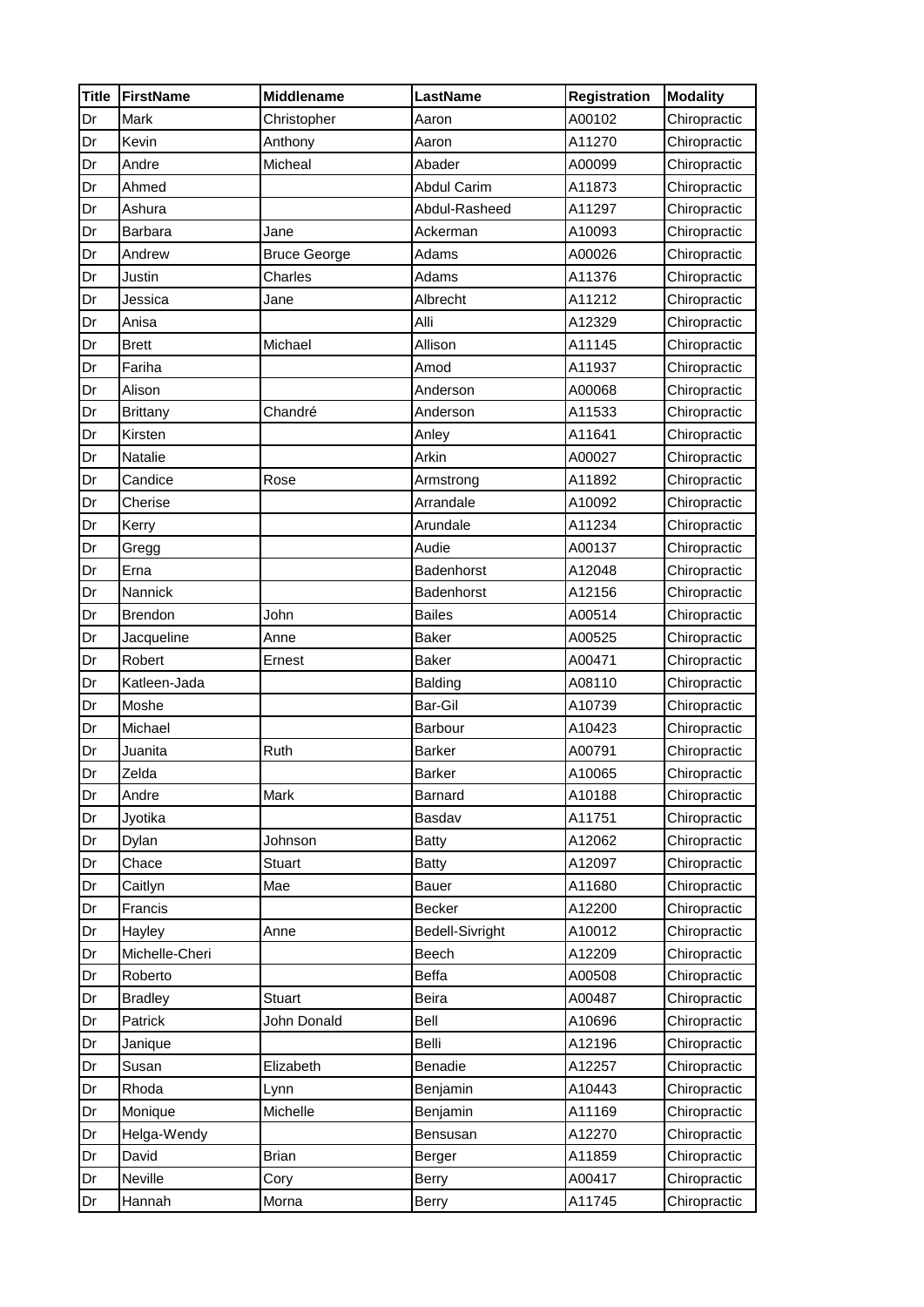| Dr | Rebecca        | Ann            | Berry             | A11818 | Chiropractic |
|----|----------------|----------------|-------------------|--------|--------------|
| Dr | Gina           | Leigh          | Bertolotti        | A11815 | Chiropractic |
| Dr | <b>Brendon</b> |                | Bezuidenhout      | A00770 | Chiropractic |
| Dr | Jacques        |                | Bezuidenhout      | A10918 | Chiropractic |
| Dr | Bhavna         |                | Bhoodram          | A12021 | Chiropractic |
| Dr | Nayna          | Ratilal        | Bhoola            | A00634 | Chiropractic |
| Dr | Adelle         | Kemlall        | <b>Bhundoo</b>    | A11552 | Chiropractic |
| Dr | Carmel         | <b>Beth</b>    | Billson           | A12298 | Chiropractic |
| Dr | Paul           | Craig          | <b>Birdsey</b>    | A00527 | Chiropractic |
| Dr | <b>Barry</b>   | Charles        | <b>Birkett</b>    | A00473 | Chiropractic |
| Dr | Gregory        | James          | <b>Bisset</b>     | A00792 | Chiropractic |
| Dr | David          |                | <b>Black</b>      | A00480 | Chiropractic |
| Dr | Elmi           |                | <b>Black</b>      | A10557 | Chiropractic |
| Dr | Terri          | Lyndal         | <b>Blake</b>      | A00782 | Chiropractic |
| Dr | Graeme         | Russell        | <b>Blake</b>      | A00732 | Chiropractic |
| Dr | Tony           | Kenneth        | <b>Bleekers</b>   | A11677 | Chiropractic |
| Dr | Daniel         | Seth           | Blumberg          | A11659 | Chiropractic |
| Dr | Marlie         |                | <b>Blume</b>      | A10977 | Chiropractic |
| Dr | Shelley        | Jolene         | Blundell          | A12018 | Chiropractic |
| Dr | William        | Nelles Maxwell | <b>Bolus</b>      | A00485 | Chiropractic |
| Dr | Kyle           | Alan Reginaldo | <b>Bolus</b>      | A12080 | Chiropractic |
| Dr | Vilash         |                | Boodhoo           | A00730 | Chiropractic |
| Dr | Ryan           | Patrick        | <b>Booyens</b>    | A11588 | Chiropractic |
| Dr | Naomi          |                | Booysen           | A12046 | Chiropractic |
| Dr | Jaco           | Casper         | Bornman           | A08119 | Chiropractic |
| Dr | Wayne          | Alan           | Borowsky          | A00714 | Chiropractic |
| Dr | Leonie         |                | <b>Bosch</b>      | A11550 | Chiropractic |
| Dr | Willem         | Hendrik        | <b>Boshoff</b>    | A00434 | Chiropractic |
| Dr | Andrew         | Murray         | Bosman            | A00435 | Chiropractic |
| Dr | Pieter         | Jacobus        | Bosman            | A11143 | Chiropractic |
| Dr | Jacques        | Andre          | Botes             | A11687 | Chiropractic |
| Dr | Quentin        | Martin         | <b>Botha</b>      | A10030 | Chiropractic |
| Dr | Warrick        | Jon            | <b>Botha</b>      | A10040 | Chiropractic |
| Dr | Francois       |                | <b>Botha</b>      | A10730 | Chiropractic |
| Dr | Greyling       | Charl          | <b>Botha</b>      | A11379 | Chiropractic |
| Dr | Andrea         |                | <b>Botha</b>      | A00526 | Chiropractic |
| Dr | André          |                | <b>Botha</b>      | A11502 | Chiropractic |
| Dr | Michaela       | Keri           | <b>Botha</b>      | A12093 | Chiropractic |
| Dr | Suriette       |                | <b>Botha</b>      | A11891 | Chiropractic |
| Dr | Charlene       | Anne           | Bowden            | A10917 | Chiropractic |
| Dr | Sonia          | Claire         | <b>Bowers</b>     | A00673 | Chiropractic |
| Dr | Candice        | Ashleigh       | <b>Bowes</b>      | A12030 | Chiropractic |
| Dr | Valentina      |                | <b>Bramuzzo</b>   | A11721 | Chiropractic |
| Dr | William        | Edward         | <b>Brann</b>      | A12296 | Chiropractic |
| Dr | Jacques        | Gerard         | Breitenbach       | A00776 | Chiropractic |
| Dr | <b>Balbina</b> | Agnieszka      | <b>Briles</b>     | A10864 | Chiropractic |
| Dr | Michelle       | Charné         | <b>Brits</b>      | A11233 | Chiropractic |
| Dr | Michele        |                | <b>Broadhurst</b> | A00800 | Chiropractic |
| Dr | Loren          | Ann            | <b>Brodie</b>     | A12425 | Chiropractic |
| Dr | <b>Bridget</b> | Francoise      | <b>Bromfield</b>  | A00507 | Chiropractic |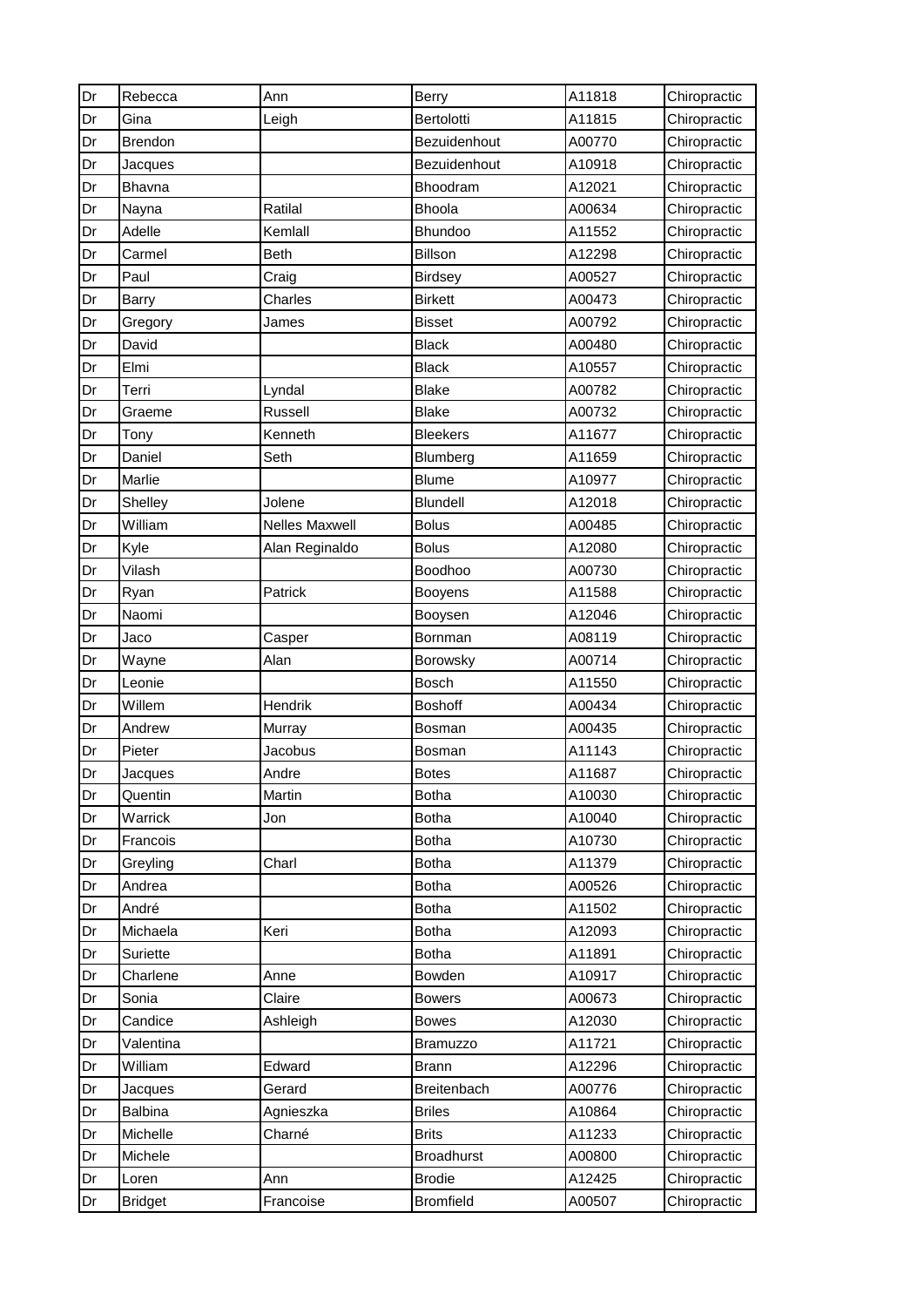| Dr | Amanda        | Lynne                | Broughton             | A00528 | Chiropractic |
|----|---------------|----------------------|-----------------------|--------|--------------|
| Dr | Kate          | Barbara              | <b>Brown</b>          | A11540 | Chiropractic |
| Dr | Jan           | Rene                 | <b>Bruckner</b>       | A10304 | Chiropractic |
| Dr | Jesse         | <b>Gregory Dwyer</b> | <b>Bruins-Roberts</b> | A11922 | Chiropractic |
| Dr | Dominique     |                      | <b>Brüssow</b>        | A12462 | Chiropractic |
| Dr | Michael       | Allan                | <b>Buchholtz</b>      | A00512 | Chiropractic |
| Dr | Jacquelin     | Ann                  | <b>Bunge</b>          | A10455 | Chiropractic |
| Dr | Charlotte     |                      | <b>Burchell</b>       | A04206 | Chiropractic |
| Dr | Adroux        |                      | <b>Burger</b>         | A10373 | Chiropractic |
| Dr | Amand         | Gerhard              | <b>Burger</b>         | A11238 | Chiropractic |
| Dr | Michael       | Anthony              | <b>Busschau</b>       | A11033 | Chiropractic |
| Dr | Nqubeko       | Lizwilenkosi         | <b>Buthelezi</b>      | A12082 | Chiropractic |
| Dr | Charlton      | Kenneth              | <b>Butt</b>           | A10658 | Chiropractic |
| Dr | Grant         | Thomas               | <b>Butterworth</b>    | A00505 | Chiropractic |
| Dr | Glenn         | Stephen              | Caley                 | A11018 | Chiropractic |
| Dr | Bongeka       |                      | Caluza                | A12499 | Chiropractic |
| Dr | Aaryn         | Leonidas             | Camitsis              | A11282 | Chiropractic |
| Dr | Jennifer      |                      | Campbell              | A10513 | Chiropractic |
| Dr | Sarah         | Dianne               | Carless               | A11847 | Chiropractic |
| Dr | Jay           | William Alexander    | Carson                | A01023 | Chiropractic |
| Dr | Matthew       | Craig                | Carstens              | A12045 | Chiropractic |
| Dr | Geraldine     | Lee                  | Cartwright            | A12281 | Chiropractic |
| Dr | Geynor        | Dorothy              | Cartwright            | A00979 | Chiropractic |
| Dr | Kim           | Bianca               | Castelo Branco        | A11578 | Chiropractic |
| Dr | Lara          |                      | Cawood                | A01029 | Chiropractic |
| Dr | Hughnique     |                      | Cawood                | A11681 | Chiropractic |
| Dr | Deborah       | Gillian              | Cerva                 | A10369 | Chiropractic |
| Dr | Amaranathan   |                      | Chettiar              | A00931 | Chiropractic |
| Dr | Janeene       | Tamara               | Chetty                | A11227 | Chiropractic |
| Dr | Keith         | Spencer              | Chittenden            | A00830 | Chiropractic |
| Dr | Dheshini      |                      | Chonan                | A10565 | Chiropractic |
| Dr | Sameerah      | Hassen               | Chopdat               | A11733 | Chiropractic |
| Dr | Kevin         | Rodney               | Christie              | A00834 | Chiropractic |
| Dr | Karen         | Inez                 | Cilliers              | A00842 | Chiropractic |
| Dr | Kayleah       |                      | Clarke                | A12131 | Chiropractic |
| Dr | Lloyed        | Irwin                | Clarke                | A10742 | Chiropractic |
| Dr | <b>Stuart</b> | Ronald               | Clifton               | A01022 | Chiropractic |
| Dr | Gert          |                      | Cloete                | A11223 | Chiropractic |
| Dr | Marneli       |                      | Coertze               | A12188 | Chiropractic |
| Dr | Mathieu       | Daniel               | Coetzee               | A01030 | Chiropractic |
| Dr | Natasha       |                      | Coetzee               | A11290 | Chiropractic |
| Dr | Roxanne       | Jane                 | Coetzee               | A11981 | Chiropractic |
| Dr | Marius        |                      | Coetzee               | A11567 | Chiropractic |
| Dr | Denise        | Jeanette             | Coetzer               | A00854 | Chiropractic |
| Dr | Helen         |                      | Coetzer               | A10360 | Chiropractic |
| Dr | Terry         | De Villiers          | Collard               | A00831 | Chiropractic |
| Dr | Francis       |                      | Collatz               | A12133 | Chiropractic |
| Dr | Robyn         | Claire               | Conchar               | A11571 | Chiropractic |
| Dr | Ernsl         |                      | Conradie              | A11337 | Chiropractic |
| Dr | Candice       | Simone               | Conway                | A12087 | Chiropractic |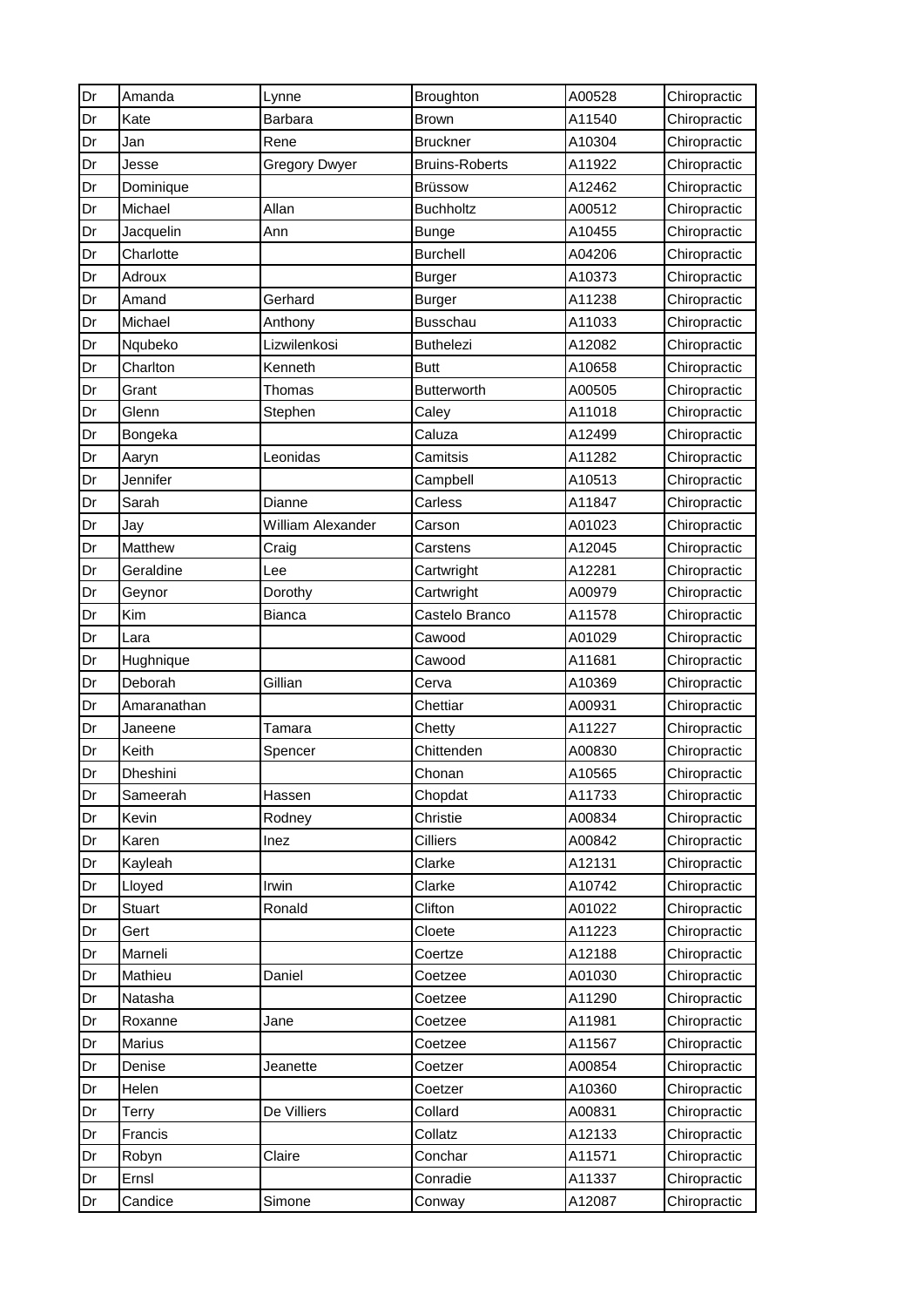| Dr | Jacqueline        | Lynette                | Cooper        | A11380 | Chiropractic |
|----|-------------------|------------------------|---------------|--------|--------------|
| Dr | Emma              | Jayne                  | Cope Morgan   | A11835 | Chiropractic |
| Dr | <b>Bernadette</b> |                        | Coston        | A11692 | Chiropractic |
| Dr | Michelle          |                        | Cox-Kleyn     | A12155 | Chiropractic |
| Dr | Melanie           | Nicole                 | Craig         | A11668 | Chiropractic |
| Dr | Melissa           | Maria Alessandra       | Crestani      | A11649 | Chiropractic |
| Dr | Gaenor            |                        | Cripps        | A10617 | Chiropractic |
| Dr | Karla             |                        | Cronjé        | A12384 | Chiropractic |
| Dr | Zanelé            |                        | Crous         | A12341 | Chiropractic |
| Dr | Sarah             | Hoy                    | Culligan      | A11560 | Chiropractic |
| Dr | Adam              | <b>Yorke Broderick</b> | Cullinan      | A00847 | Chiropractic |
| Dr | Lee               | Anne                   | Cumming       | A01019 | Chiropractic |
| Dr | Neil              | Mark                   | Cuninghame    | A10852 | Chiropractic |
| Dr | Helen             | Beverleigh             | Cunningham    | A10370 | Chiropractic |
| Dr | Dillon            |                        | Cuppusamy     | A11369 | Chiropractic |
| Dr | Kendrah           | Leontine               | da Silva      | A01244 | Chiropractic |
| Dr | Chantel           | Adla Barbosa           | da Silva      | A11648 | Chiropractic |
| Dr | <b>Brian</b>      | David                  | <b>Dallas</b> | A01201 | Chiropractic |
| Dr | Tracy             |                        | D'Alessandro  | A10008 | Chiropractic |
| Dr | Donielle          |                        | Dampier       | A11363 | Chiropractic |
| Dr | Rozanne           |                        | Dasappa       | A10504 | Chiropractic |
| Dr | Natalie           |                        | Davies        | A12186 | Chiropractic |
| Dr | Lauren            | Emma                   | Davis         | A12456 | Chiropractic |
| Dr | Jenna             | Kaylin                 | Dawkins       | A12457 | Chiropractic |
| Dr | Meera             |                        | Daya          | A12407 | Chiropractic |
| Dr | Eva               | Castro                 | De Abreu      | A10528 | Chiropractic |
| Dr | Lelénia           |                        | de Beer       | A01371 | Chiropractic |
| Dr | Quintin           | <b>Hardus</b>          | De Beer       | A11251 | Chiropractic |
| Dr | Dawid             | Petrus                 | De Beer       | A11335 | Chiropractic |
| Dr | Thiani            |                        | de Beer       | A12023 | Chiropractic |
| Dr | Cornelius         | Johannes               | de Bruyn      | A11781 | Chiropractic |
| Dr | Nikki             | Lauren                 | de Busser     | A01283 | Chiropractic |
| Dr | Colette           |                        | de Clercq     | A12047 | Chiropractic |
| Dr | Carl              | Eric                   | De Coning     | A10003 | Chiropractic |
| Dr | Anika             |                        | De Klerk      | A11548 | Chiropractic |
| Dr | Eleanor           |                        | de Kock       | A12305 | Chiropractic |
| Dr | Roxanne           |                        | De Lange      | A10962 | Chiropractic |
| Dr | Emeyn             | Petro                  | de Lange      | A11035 | Chiropractic |
| Dr | Ingrid            |                        | de Loor       | A01366 | Chiropractic |
| Dr | Johann            | Calvyn                 | de Ridder     | A10158 | Chiropractic |
| Dr | Nikita            | da Silva               | de Sousa      | A12157 | Chiropractic |
| Dr | Raquel            | Freitas                | de Sousa      | A12293 | Chiropractic |
| Dr | Marius            | Ané                    | de Wet        | A01349 | Chiropractic |
| Dr | Dale              | Cameron                | de Wit        | A12149 | Chiropractic |
| Dr | Ashleigh          | Jane                   | Deall         | A01255 | Chiropractic |
| Dr | Robert            | Jose                   | Delgado       | A10161 | Chiropractic |
| Dr | Charmaine         | Lynn                   | Dell          | A10016 | Chiropractic |
| Dr | Jitesh            |                        | Deonarain     | A10908 | Chiropractic |
| Dr | Virosha           |                        | Deonarain     | A11197 | Chiropractic |
| Dr | Nicole            | <b>Frances</b>         | Descoins      | A01275 | Chiropractic |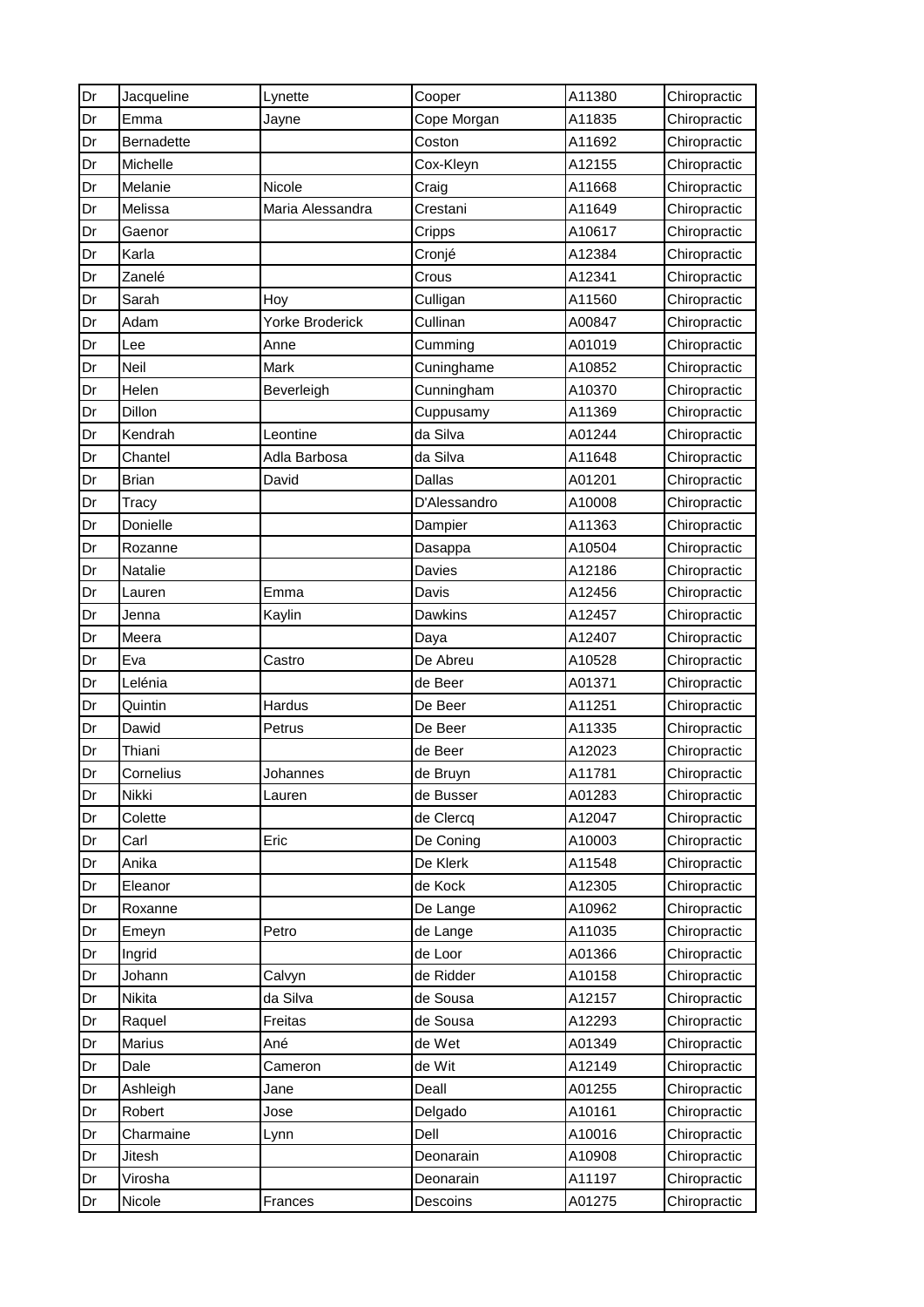| Dr | Kyle      | Colin                 | Deutschmann    | A11063 | Chiropractic |
|----|-----------|-----------------------|----------------|--------|--------------|
| Dr | Victoria  |                       | Deverneuil     | A01305 | Chiropractic |
| Dr | Gary      | Gyfford               | Dewberry       | A01239 | Chiropractic |
| Dr | Mishka    |                       | Dhai           | A11925 | Chiropractic |
| Dr | Bhavini   |                       | Dhanji         | A01380 | Chiropractic |
| Dr | Vusimuzi  | Godfrey               | Dhlamini       | A10928 | Chiropractic |
| Dr | Wabo      |                       | Dhlamini       | A12495 | Chiropractic |
| Dr | Matthew   | Norman                | <b>Dickens</b> | A12347 | Chiropractic |
| Dr | Lisa      | Dorothy               | Dickerson      | A10692 | Chiropractic |
| Dr | Jason     | Travis                | Dicks          | A11752 | Chiropractic |
| Dr | Tyron     | Dale                  | <b>Dicks</b>   | A12420 | Chiropractic |
| Dr | Alexis    | Illya                 | Dimopoulos     | A01316 | Chiropractic |
| Dr | Kate      | Lynn                  | Dinkelmann     | A12423 | Chiropractic |
| Dr | Donna     | Lisa                  | Dippenaar      | A01335 | Chiropractic |
| Dr | Tamsyn    | Louise                | Dixon          | A10004 | Chiropractic |
| Dr | Aadil     |                       | Docrat         | A01269 | Chiropractic |
| Dr | Yaniv     |                       | Dogan          | A01348 | Chiropractic |
| Dr | Raymond   | Gilbert               | Dold           | A10774 | Chiropractic |
| Dr | Robert    | David                 | Donkin         | A01265 | Chiropractic |
| Dr | John      | Thomas                | Dotti          | A09996 | Chiropractic |
| Dr | Elga      | Renate                | <b>Drews</b>   | A01245 | Chiropractic |
| Dr | Christine |                       | Du Plessis     | A11812 | Chiropractic |
| Dr | Louwrens  | Hermias               | Du Plessis     | A11386 | Chiropractic |
| Dr | Michelle  |                       | du Plessis     | A08913 | Chiropractic |
| Dr | Morne     | Pieter                | du Plessis     | A01388 | Chiropractic |
| Dr | Pieter    | Hermanus Olivier      | du Plessis     | A11916 | Chiropractic |
| Dr | Yvette    |                       | du Plessis     | A11566 | Chiropractic |
| Dr | Tasmyn    | Matos                 | Duarte         | A11872 | Chiropractic |
| Dr | Gregory   |                       | Duddy          | A01277 | Chiropractic |
| Dr | Neville   | Ronald                | Dugmore        | A01236 | Chiropractic |
| Dr | Candice   | Lee                   | Dugmore        | A01258 | Chiropractic |
| Dr | Belinda   | Rose                  | Dugmore        | A10326 | Chiropractic |
| Dr | Basil     | Ivor                  | Duke           | A01228 | Chiropractic |
| Dr | Kavish    |                       | Dulabh         | A11934 | Chiropractic |
| Dr | Shoshanna | Lee                   | Dunn           | A10084 | Chiropractic |
| Dr | Jacques   |                       | Durell         | A12264 | Chiropractic |
| Dr | David     |                       | Dyson          | A01235 | Chiropractic |
| Dr | Andrew    | Graeme                | Edwards        | A12328 | Chiropractic |
| Dr | Ahlisna   |                       | Ellis          | A12438 | Chiropractic |
| Dr | Louis     | Stephanus             | Eloff          | A11671 | Chiropractic |
| Dr | Jeanette  | Mary                  | Else           | A11043 | Chiropractic |
| Dr | Jarryd    | <b>William Andrew</b> | Else           | A11746 | Chiropractic |
| Dr | Andrew    | David                 | Emms           | A12159 | Chiropractic |
| Dr | Reginald  | Victor                | Engelbrecht    | A01605 | Chiropractic |
| Dr | Hercules  | Philippus             | Erasmus        | A01659 | Chiropractic |
| Dr | Mynhardt  |                       | Erasmus        | A11936 | Chiropractic |
| Dr | Ruben     |                       | Erasmus        | A12398 | Chiropractic |
| Dr | Alice     |                       | Erero          | A11956 | Chiropractic |
| Dr | Adam      | Farrell               | Esakowitz      | A11554 | Chiropractic |
| Dr | Kirsten   | Laurie                | Evans          | A11245 | Chiropractic |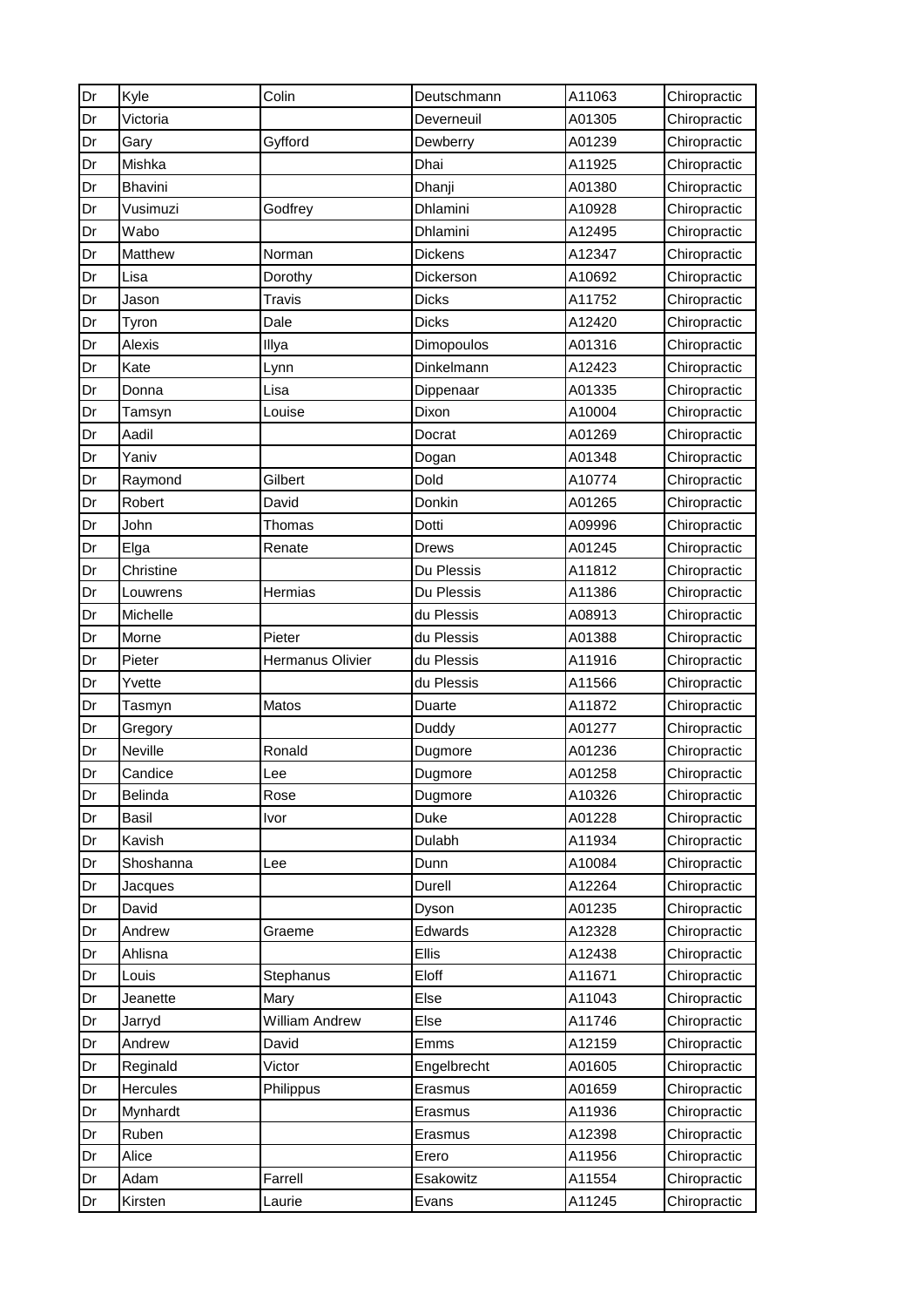| Dr | Jean-Jacques |                 | Farrell        | A11125 | Chiropractic |
|----|--------------|-----------------|----------------|--------|--------------|
| Dr | Claire       |                 | Farrimond      | A11017 | Chiropractic |
| Dr | Daniel       | James           | Fenton         | A12053 | Chiropractic |
| Dr | Carina       |                 | Fernandes      | A10920 | Chiropractic |
| Dr | Gert         | Cornelius       | Ferreira       | A11568 | Chiropractic |
| Dr | Vicki        |                 | Ferreira       | A11834 | Chiropractic |
| Dr | Werner       |                 | Ferreira       | A02127 | Chiropractic |
| Dr | Emile        | Prieur          | Ferreira       | A10272 | Chiropractic |
| Dr | Monica       | Marques         | Fiandeiro      | A10502 | Chiropractic |
| Dr | Lynn         |                 | Fillis-Goliath | A12183 | Chiropractic |
| Dr | Craig        | Jason           | Finberg        | A10636 | Chiropractic |
| Dr | Denham       | Derrick         | Fish           | A02107 | Chiropractic |
| Dr | Natasha      | Jean            | Flemmer        | A11980 | Chiropractic |
| Dr | William      | Peter           | Fogwell        | A11534 | Chiropractic |
| Dr | Gregory      | Mark            | Forder         | A02017 | Chiropractic |
| Dr | Juliette     | Faye            | Forsyth        | A10363 | Chiropractic |
| Dr | Laura        | Anne            | Foster         | A11786 | Chiropractic |
| Dr | Theo         | Manie           | Fourie         | A02028 | Chiropractic |
| Dr | Matthew      | Peter           | Franzsen       | A11572 | Chiropractic |
| Dr | Roderick     | Barry           | Fraser         | A02101 | Chiropractic |
| Dr | Donna        | Francoise       | Fraser         | A10545 | Chiropractic |
| Dr | Tarryn       | Miranda         | Frederick      | A12185 | Chiropractic |
| Dr | Juandre      |                 | French         | A11366 | Chiropractic |
| Dr | Sian         | Catherine       | Fuller         | A12162 | Chiropractic |
| Dr | Robert       | Leslie          | Fuller         | A02014 | Chiropractic |
| Dr | Pia          | Alexa           | Fuller         | A12011 | Chiropractic |
| Dr | Jason        | <b>Brendon</b>  | Fyfer          | A02134 | Chiropractic |
| Dr | Shethal      |                 | Gajeerajee     | A10929 | Chiropractic |
| Dr | Anesha       |                 | Ganasram       | A10169 | Chiropractic |
| Dr | Nivida       |                 | Ganesh         | A11918 | Chiropractic |
| Dr | Abdul        | Khaliq          | Gangat         | A02636 | Chiropractic |
| Dr | Patrick      | Jurgens         | Gardner        | A02624 | Chiropractic |
| Dr | Jason        |                 | Gaymans        | A02558 | Chiropractic |
| Dr | Dirk         | Vernon          | Geere          | A02403 | Chiropractic |
| Dr | Lara         |                 | George         | A10430 | Chiropractic |
| Dr | Markos       |                 | Georgiou       | A10136 | Chiropractic |
| Dr | Joshua       |                 | Gernetzky      | A11353 | Chiropractic |
| Dr | Giselle      | Lara            | Gevers         | A12008 | Chiropractic |
| Dr | Conor        | <b>Beckett</b>  | Gibb           | A12359 | Chiropractic |
| Dr | Alexandra    | Phoebe          | Gibson         | A11108 | Chiropractic |
| Dr | Joanne       | Lee             | Gilbert        | A02567 | Chiropractic |
| Dr | David        | Mckenzie        | Gillespie      | A02620 | Chiropractic |
| Dr | Alessia      | Teresa Delfina  | Giuliano       | A02639 | Chiropractic |
| Dr | Belinda      | Ann             | Glen           | A02466 | Chiropractic |
| Dr | Kirsten      | Hilda           | Glover         | A12194 | Chiropractic |
| Dr | Adriano      | Nélio Rodrigues | Gomes          | A02452 | Chiropractic |
| Dr | Nicolaas     | Johannes        | Goosen         | A10570 | Chiropractic |
| Dr | Julani       |                 | Gordon         | A11210 | Chiropractic |
| Dr | Susan        | Mary            | Goslett        | A02618 | Chiropractic |
| Dr | Estelle      |                 | Gouws          | A11576 | Chiropractic |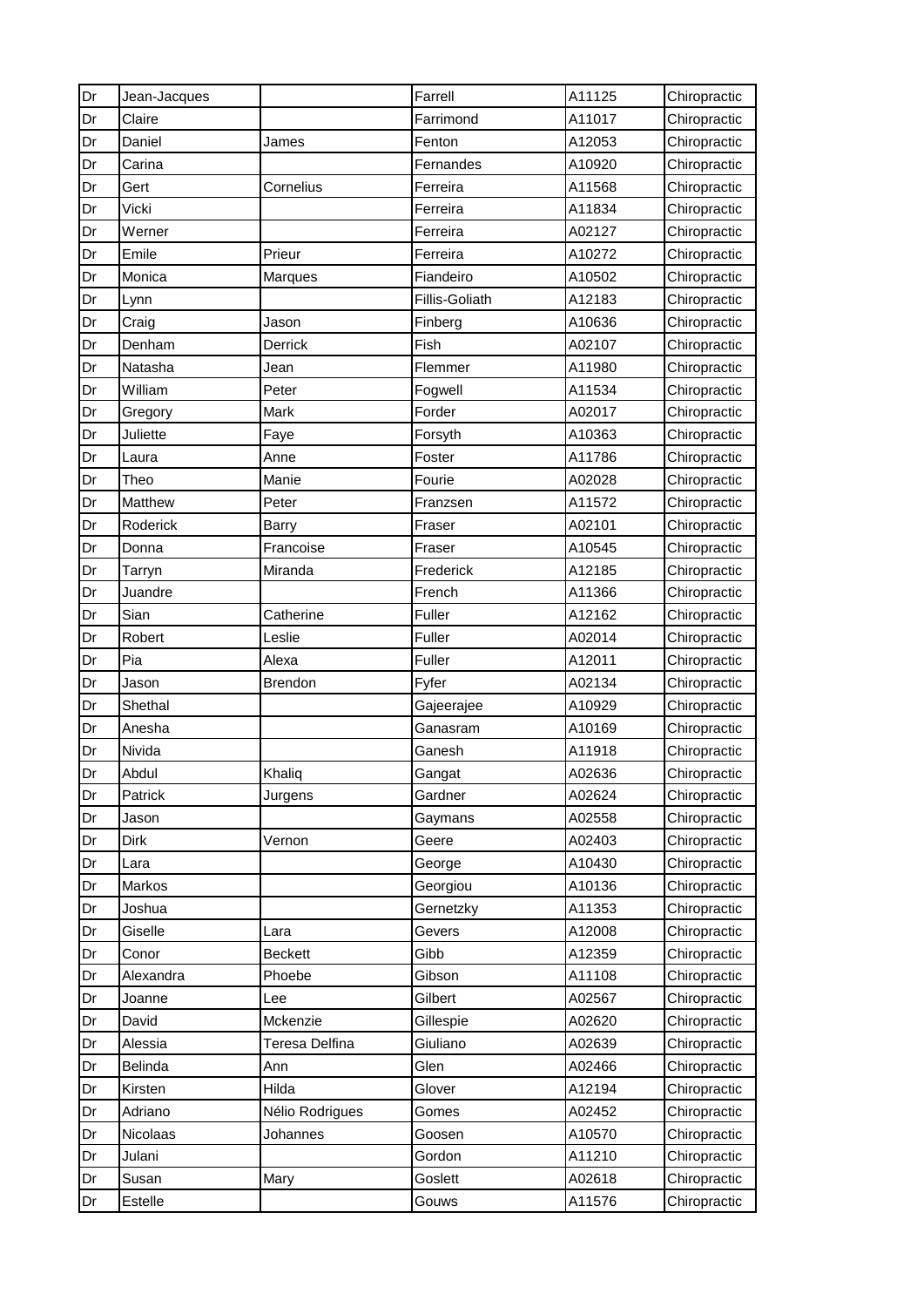| Dr | Merissa        |                       | Govender     | A11102 | Chiropractic |
|----|----------------|-----------------------|--------------|--------|--------------|
| Dr | Derusha        |                       | Govender     | A11370 | Chiropractic |
| Dr | Neetu          |                       | Govender     | A02564 | Chiropractic |
| Dr | Meagan         |                       | Graham       | A11686 | Chiropractic |
| Dr | <b>Bruce</b>   | Fletcher              | Grant        | A10314 | Chiropractic |
| Dr | Derick         |                       | Gray         | A02599 | Chiropractic |
| Dr | Lynda          | Helen                 | Greathead    | A02627 | Chiropractic |
| Dr | Etienne        |                       | Greyling     | A02525 | Chiropractic |
| Dr | <b>Theunis</b> | Jacobus               | Greyvensteyn | A02607 | Chiropractic |
| Dr | Desiree        |                       | Griesel      | A11789 | Chiropractic |
| Dr | Nicola         |                       | Grobler      | A02451 | Chiropractic |
| Dr | Clive          |                       | Grobler      | A02633 | Chiropractic |
| Dr | Morris         |                       | Grossberg    | A02426 | Chiropractic |
| Dr | Constant       |                       | Grove        | A11883 | Chiropractic |
| Dr | Jeremy         | John                  | Guimaraens   | A02461 | Chiropractic |
| Dr | Sylvia         | Marcella              | Haipel       | A10371 | Chiropractic |
| Dr | Zane           | Alan                  | Hall         | A03050 | Chiropractic |
| Dr | Michael        | Richard               | Halliday     | A02846 | Chiropractic |
| Dr | Sarah          | Louise                | Hammond      | A02873 | Chiropractic |
| Dr | Ashleigh       | Jade                  | Handley      | A12458 | Chiropractic |
| Dr | Gareth         | Anthony               | Hardie       | A11747 | Chiropractic |
| Dr | Milan          | Pravin                | Hari         | A03116 | Chiropractic |
| Dr | Grant          | Michael               | Harper       | A10182 | Chiropractic |
| Dr | Shaun          | Michael               | Harper       | A10985 | Chiropractic |
| Dr | Graeme         | John                  | Harpham      | A03121 | Chiropractic |
| Dr | <b>Bruce</b>   | Bartholomew           | Harris       | A11131 | Chiropractic |
| Dr | Michael        | Robin                 | Harrison     | A11643 | Chiropractic |
| Dr | Kendal         | Athole                | Hartley      | A10079 | Chiropractic |
| Dr | Garrick        | David                 | Haswell      | A03033 | Chiropractic |
| Dr | Damian         | Deacon                | Havemann     | A12322 | Chiropractic |
| Dr | Carmen         | Ashley                | Hawker       | A12086 | Chiropractic |
| Dr | Stephen        | Francis               | Hawkesworth  | A12043 | Chiropractic |
| Dr | <b>Tanith</b>  |                       | Hawkings     | A03048 | Chiropractic |
| Dr | Douglas        | Peter                 | Hawley       | A10769 | Chiropractic |
| Dr | Caroline       | Jean                  | Hay          | A03083 | Chiropractic |
| Dr | Johrene        |                       | Hazel        | A03100 | Chiropractic |
| Dr | Jessica        | Aileen                | Heath        | A12267 | Chiropractic |
| Dr | Shannon-Lee    |                       | Henderson    | A12401 | Chiropractic |
| Dr | Ramzie         |                       | Hendricks    | A02849 | Chiropractic |
| Dr | Zaahir         |                       | Hendricks    | A03018 | Chiropractic |
| Dr | Kimon          |                       | Hendrikz     | A11817 | Chiropractic |
| Dr | Justin         | Michael               | Henry        | A10905 | Chiropractic |
| Dr | Michael        |                       | Herbert      | A11966 | Chiropractic |
| Dr | Sarah          | Jane                  | Heslop       | A10716 | Chiropractic |
| Dr | Gareth         | Dennis                | Hewer        | A12334 | Chiropractic |
| Dr | John           | Renshaw               | Hicklin      | A10906 | Chiropractic |
| Dr | Renee          | Joy                   | Higgs        | A10493 | Chiropractic |
| Dr | Madelaine      |                       | Higgs        | A10771 | Chiropractic |
| Dr | Russell        | <b>Edward Wensley</b> | Hill         | A02847 | Chiropractic |
| Dr | Bernd          |                       | Hillermann   | A03099 | Chiropractic |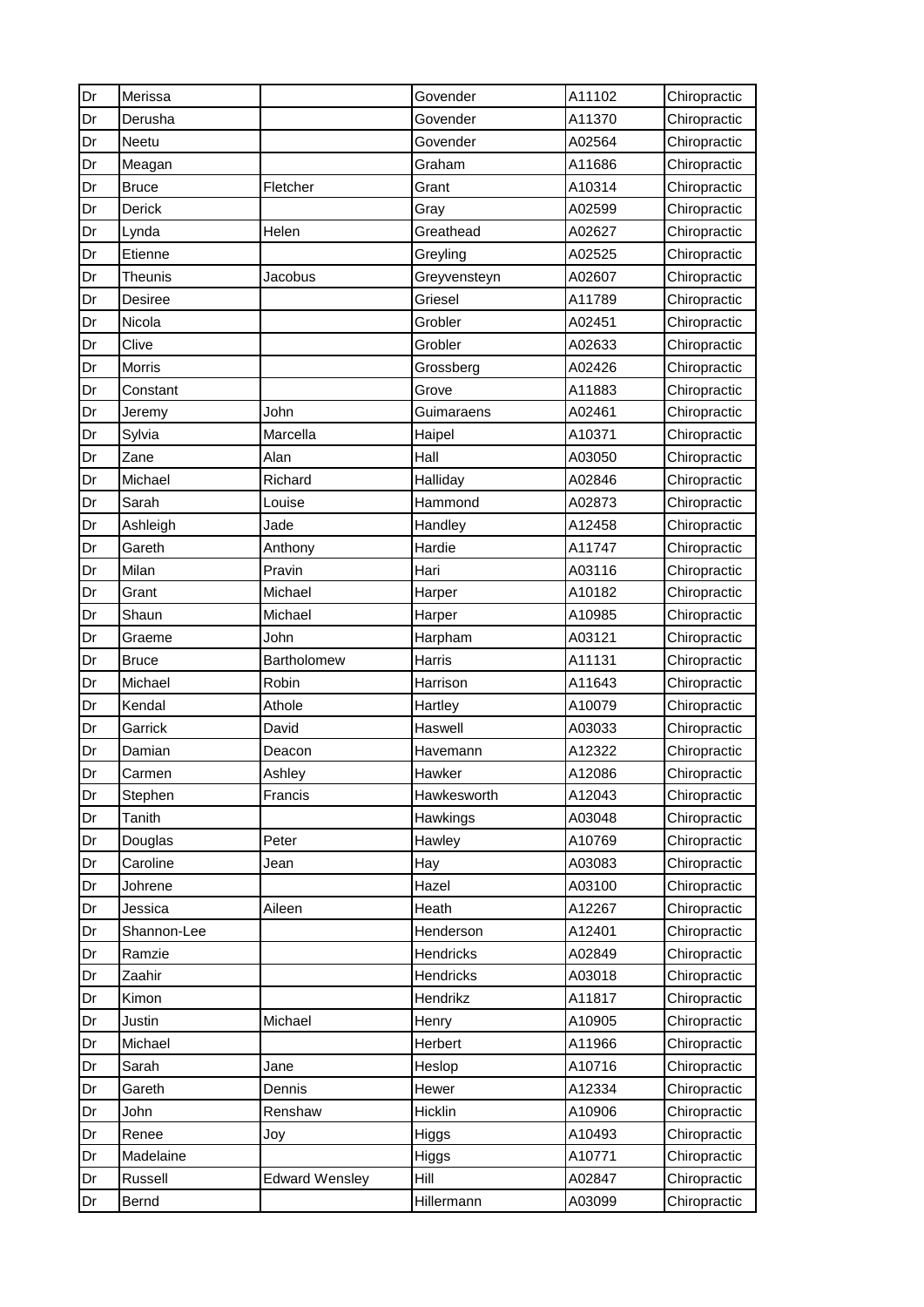| Dr | Jens          | Kurt               | Hillermann         | A12036 | Chiropractic |
|----|---------------|--------------------|--------------------|--------|--------------|
| Dr | Lauren        | Leigh              | Hilliar            | A11814 | Chiropractic |
| Dr | Charlotte     | Claudette          | Hoffman            | A12032 | Chiropractic |
| Dr | Martina       |                    | Hollinshead        | A03112 | Chiropractic |
| Dr | Kelsi         |                    | Holz               | A12190 | Chiropractic |
| Dr | Megan         | Maryse             | Hope               | A10964 | Chiropractic |
| Dr | Keegan        | Craig              | Hughes             | A12118 | Chiropractic |
| Dr | Chloe         | Jean               | Humby              | A12158 | Chiropractic |
| Dr | Tracey        | Anne               | <b>Hutchings</b>   | A02865 | Chiropractic |
| Dr | Melissa       | Jean               | Hutchinson         | A11609 | Chiropractic |
| Dr | Antalaya      |                    | Inder              | A12406 | Chiropractic |
| Dr | Grant         | Robert             | lons               | A03228 | Chiropractic |
| Dr | Jared         | Ashley             | Irwin              | A11608 | Chiropractic |
| Dr | Fatima        |                    | Ismail             | A11561 | Chiropractic |
| Dr | Inaayatul-lah | Ahmed              | Ismail             | A12494 | Chiropractic |
| Dr | Karen         |                    | Isted              | A11309 | Chiropractic |
| Dr | Duncan        | Alexander          | Jack               | A11699 | Chiropractic |
| Dr | Izanne        |                    | Jacobs             | A12453 | Chiropractic |
| Dr | Dane          |                    | Jacobson           | A12435 | Chiropractic |
| Dr | Jolene        |                    | Jacquire           | A11845 | Chiropractic |
| Dr | Kathleen      |                    | Jagarnath          | A11208 | Chiropractic |
| Dr | Andrew        | Hendrik            | Janse van Rensburg | A10343 | Chiropractic |
| Dr | Petrus        | Cornelius          | Jansen             | A03623 | Chiropractic |
| Dr | Gareth        | John               | Jermyn             | A03746 | Chiropractic |
| Dr | Tracey        | Elaine             | Joelson            | A00067 | Chiropractic |
| Dr | Gheta         | Lorna              | Johl               | A11803 | Chiropractic |
| Dr | Gillian       | Elizabeth          | Johnston           | A11703 | Chiropractic |
| Dr | Kate          | Elizabeth          | Jones              | A11544 | Chiropractic |
| Dr | Andrew        | Douglas            | Jones              | A03621 | Chiropractic |
| Dr | Charlize      |                    | Jonker             | A12102 | Chiropractic |
| Dr | Aileen        |                    | Jordaan            | A11200 | Chiropractic |
| Dr | Gerne         |                    | Jordaan            | A11942 | Chiropractic |
| Dr | Warren        | Gray               | Jordan             | A10876 | Chiropractic |
| Dr | Lynette       | Colleen            | Joseph             | A10132 | Chiropractic |
| Dr | Theonette     |                    | Joubert            | A12184 | Chiropractic |
| Dr | Niki          |                    | Judelman           | A11122 | Chiropractic |
| Dr | John          | Comrie             | Jutzen             | A03742 | Chiropractic |
| Dr | Nusrat        |                    | Kader              | A11813 | Chiropractic |
| Dr | Steven        | Lenard             | Kaminer            | A04041 | Chiropractic |
| Dr | Surasha       |                    | Kandhai            | A10517 | Chiropractic |
| Dr | Yumna         |                    | Karim              | A11541 | Chiropractic |
| Dr | Aamena        | Fazal              | Karodia            | A12413 | Chiropractic |
| Dr | Anthony       | Steven             | Karpelowsky        | A04214 | Chiropractic |
| Dr | <b>Brett</b>  | Gidon              | Kavonic            | A04064 | Chiropractic |
| Dr | Andrew        | Gerard             | Kay                | A04038 | Chiropractic |
| Dr | Cheri         | Lynn               | Kaye-Eddie         | A04196 | Chiropractic |
| Dr | Anna          | Christina          | Keating            | A04056 | Chiropractic |
| Dr | Mahlodi       | Ntebaleng Sekutupu | Kekana             | A10958 | Chiropractic |
| Dr | Kate          | Dawn               | Kelly              | A11343 | Chiropractic |
| Dr | Endre         |                    | Kennard            | A11109 | Chiropractic |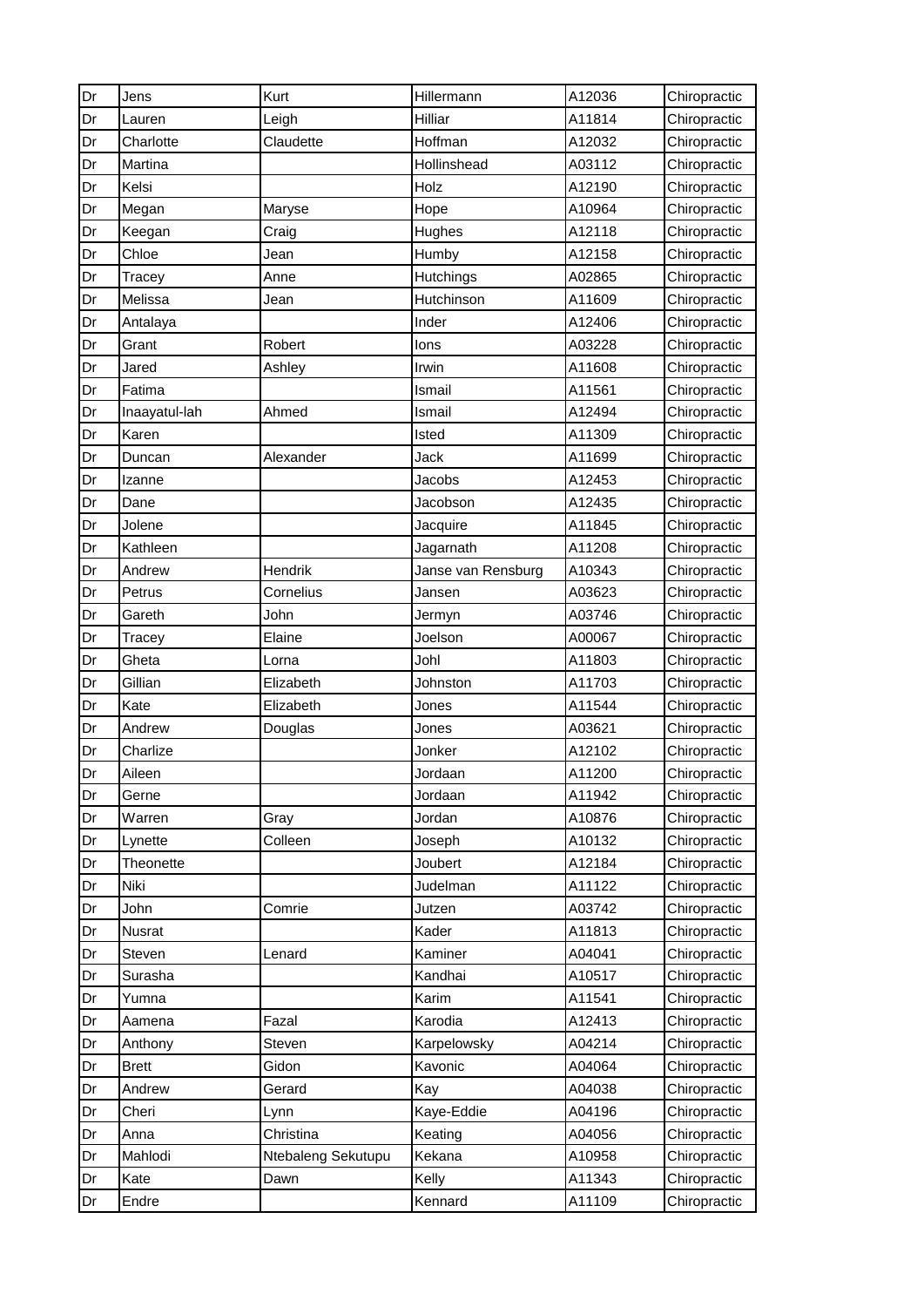| Dr | Nicole             | Anne              | Kennet      | A12479 | Chiropractic |
|----|--------------------|-------------------|-------------|--------|--------------|
| Dr | Tina               |                   | Keshav      | A11120 | Chiropractic |
| Dr | Michelle           | Felicity          | Kew         | A10187 | Chiropractic |
| Dr | Karen              |                   | Keyter      | A10897 | Chiropractic |
| Dr | Mohammed           | Shabeer           | Khan        | A11186 | Chiropractic |
| Dr | Lebogang           | Stephen           | Khesa       | A12214 | Chiropractic |
| Dr | Fatemeh            |                   | Khorasani   | A12141 | Chiropractic |
| Dr | Martin             | Allen             | Khoury      | A04071 | Chiropractic |
| Dr | Nondumiso          | Nontobeko         | Khumalo     | A12513 | Chiropractic |
| Dr | Khanyisile         | Pinky             | Khumalo     | A12271 | Chiropractic |
| Dr | Mark               | <b>Andrew Rex</b> | Kidson      | A04131 | Chiropractic |
| Dr | Sasha              | Lee               | King        | A12205 | Chiropractic |
| Dr | Mark               | Chris             | Kingham     | A12172 | Chiropractic |
| Dr | Tarryn             | Frances           | Kingon      | A11103 | Chiropractic |
| Dr | Li-Jéan            | Cathrine          | Kingsley    | A11591 | Chiropractic |
| Dr | Tim                | Graham            | Kinsman     | A11272 | Chiropractic |
| Dr | Heiner             | Peter             | Kittel      | A04069 | Chiropractic |
| Dr | Stefan             |                   | Kleingeld   | A11696 | Chiropractic |
| Dr | Christell          |                   | Kleynhans   | A12378 | Chiropractic |
| Dr | Jenevieve-Jeanette | Adele             | Kloppers    | A12344 | Chiropractic |
| Dr | Sonja              | Leanne            | Kneppers    | A04231 | Chiropractic |
| Dr | Caitlyn            |                   | Koekemoer   | A12065 | Chiropractic |
| Dr | Leandri            |                   | Koen        | A12302 | Chiropractic |
| Dr | Eckard             | Peter             | Kohne       | A10041 | Chiropractic |
| Dr | Lian               |                   | Kok         | A11857 | Chiropractic |
| Dr | Charmaine          | Maria             | Korporaal   | A04179 | Chiropractic |
| Dr | Hannah             | Lenka             | Korten      | A12039 | Chiropractic |
| Dr | Johan              |                   | Kotzé       | A04035 | Chiropractic |
| Dr | Heidi              | Marise            | Kretzmann   | A04045 | Chiropractic |
| Dr | Achmat             |                   | Kriel       | A04234 | Chiropractic |
| Dr | Armand             | Bernard           | Kriel       | A12211 | Chiropractic |
| Dr | Frans              |                   | Kromhout    | A04036 | Chiropractic |
| Dr | Janay              |                   | Kruger      | A01434 | Chiropractic |
| Dr | Martin             |                   | Kruger      | A04230 | Chiropractic |
| Dr | Anee               |                   | Kruger      | A10150 | Chiropractic |
| Dr | Jacob              | David Sinclair    | Kruger      | A04029 | Chiropractic |
| Dr | Marni              |                   | Kruger      | A11848 | Chiropractic |
| Dr | <b>Brian</b>       | Douglas           | Kruger      | A04073 | Chiropractic |
| Dr | Amber              |                   | Kukard      | A12176 | Chiropractic |
| Dr | Karin              |                   | Kumbier     | A04040 | Chiropractic |
| Dr | Rudiger            | Herman            | Kuschke     | A11607 | Chiropractic |
| Dr | Gregory            | Gordon            | la Cock     | A04425 | Chiropractic |
| Dr | Larisha            | Rensia            | Labuschagne | A11939 | Chiropractic |
| Dr | Mandy              | Kristine          | Laing       | A11842 | Chiropractic |
| Dr | Ekta               |                   | Lakhani     | A04454 | Chiropractic |
| Dr | Almay              |                   | Lamprecht   | A11950 | Chiropractic |
| Dr | Dirkie             | Maria             | Landman     | A10952 | Chiropractic |
| Dr | Charmaine          |                   | Lanjopoulos | A04440 | Chiropractic |
| Dr | Raymond            | Leonard           | Lanjopoulos | A04441 | Chiropractic |
| Dr | Simon              | <b>Barry</b>      | Lawson      | A04455 | Chiropractic |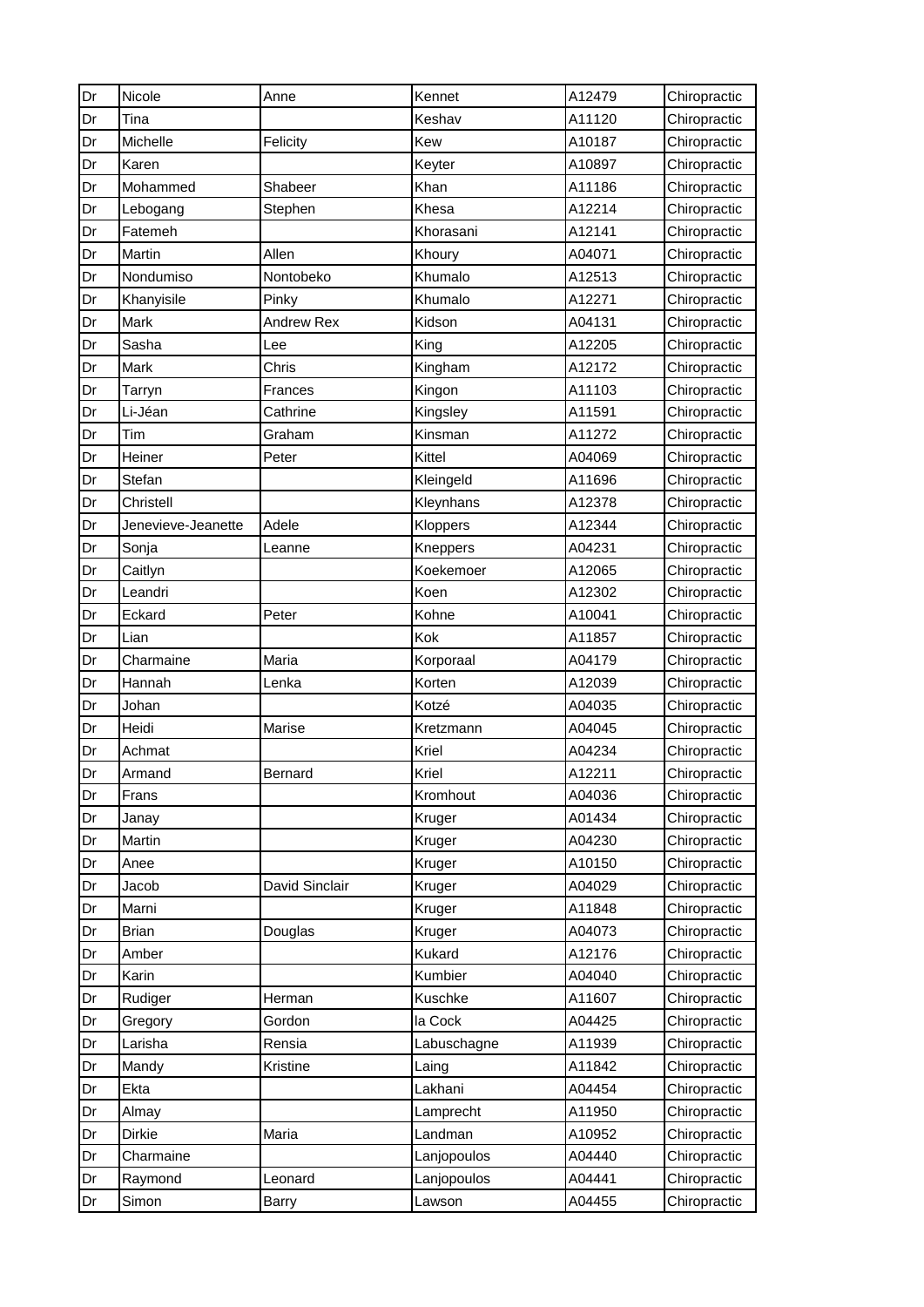| Dr | Hilton          | Michael            | Lazar       | A11385 | Chiropractic |
|----|-----------------|--------------------|-------------|--------|--------------|
| Dr | Jean            |                    | Le Grange   | A10694 | Chiropractic |
| Dr | Johannes        | Malan              | Le Roux     | A12274 | Chiropractic |
| Dr | Nerina          |                    | Le Roux     | A12338 | Chiropractic |
| Dr | Stefan          |                    | Le Roux     | A10697 | Chiropractic |
| Dr | Stephanus       | Christoffel Jacobs | Le Roux     | A11760 | Chiropractic |
| Dr | <b>Brett</b>    | Anthony            | Lederle     | A04604 | Chiropractic |
| Dr | Anneke          |                    | Lees        | A11543 | Chiropractic |
| Dr | Adrianne        | Jacqualine         | Lees-Smith  | A12437 | Chiropractic |
| Dr | Jean-Pierre     |                    | Legg        | A11787 | Chiropractic |
| Dr | Evan            | David              | Leggett     | A11682 | Chiropractic |
| Dr | Regine          | Marguerite Solange | Legrand     | A04424 | Chiropractic |
| Dr | Richardt        |                    | Lemmer      | A11244 | Chiropractic |
| Dr | Kevin           | Gerald             | Lentin      | A04423 | Chiropractic |
| Dr | Rory            | Kayl               | Lester      | A11367 | Chiropractic |
| Dr | Matthew         | Greg               | Levine      | A11846 | Chiropractic |
| Dr | Cherise         | Danielle           | Levy        | A11928 | Chiropractic |
| Dr | Sean            | Richard            | Lewis       | A04456 | Chiropractic |
| Dr | Barrie          | Roberts            | Lewis       | A04419 | Chiropractic |
| Dr | Jason           | Michael            | Liepner     | A11100 | Chiropractic |
| Dr | Desere          | Jean               | Linden      | A10356 | Chiropractic |
| Dr | Daniel          | Lloyd              | Lindeque    | A12096 | Chiropractic |
| Dr | Markus          |                    | Linzbacher  | A11579 | Chiropractic |
| Dr | Claire          | Michelle           | Lodge       | A12198 | Chiropractic |
| Dr | Jana            |                    | Logtenberg  | A10804 | Chiropractic |
| Dr | Johmari         |                    | Logtenberg  | A11993 | Chiropractic |
| Dr | Barend          | Jacobus            | Lombard     | A11672 | Chiropractic |
| Dr | Dayna           | Teresa             | Lombard     | A11854 | Chiropractic |
| Dr | Warren          | Stephen            | Long        | A04427 | Chiropractic |
| Dr | Leezy           |                    | Long        | A11870 | Chiropractic |
| Dr | Tamsin          | Elizabeth          | Loots       | A10685 | Chiropractic |
| Dr | Nicole          |                    | Louw        | A11055 | Chiropractic |
| Dr | James           | Douglas            | Lowe        | A11931 | Chiropractic |
| Dr | Danella         |                    | Lubbe       | A11058 | Chiropractic |
| Dr | Regina          | Gertrude           | Luders      | A04426 | Chiropractic |
| Dr | Sindi           |                    | Ludik       | A10922 | Chiropractic |
| Dr | Alastair        | <b>Bryce</b>       | Lunn        | A12229 | Chiropractic |
| Dr | Mmapula         | Elizabeth          | Maboe       | A10872 | Chiropractic |
| Dr | Carri           | Jo                 | Lyons       | A11069 | Chiropractic |
| Dr | Tarryn          | Clair              | Mac Dougall | A04973 | Chiropractic |
| Dr | <b>Brittany</b> | Diana              | Madden      | A12335 | Chiropractic |
| Dr | Mulalo          | Winnie             | Magodi      | A11888 | Chiropractic |
| Dr | Anisha          |                    | Magoo       | A12195 | Chiropractic |
| Dr | Praveena        |                    | Maharaj     | A10790 | Chiropractic |
| Dr | Sarvesh         | Rishipaul          | Maharaj     | A10949 | Chiropractic |
| Dr | Shrishti        |                    | Maharaj     | A12345 | Chiropractic |
| Dr | Firdosh         |                    | Mahomed     | A10628 | Chiropractic |
| Dr | Karmen          |                    | Manda       | A12187 | Chiropractic |
| Dr | Hitesh          |                    | Manga       | A10640 | Chiropractic |
| Dr | Faheem          |                    | Mangera     | A12258 | Chiropractic |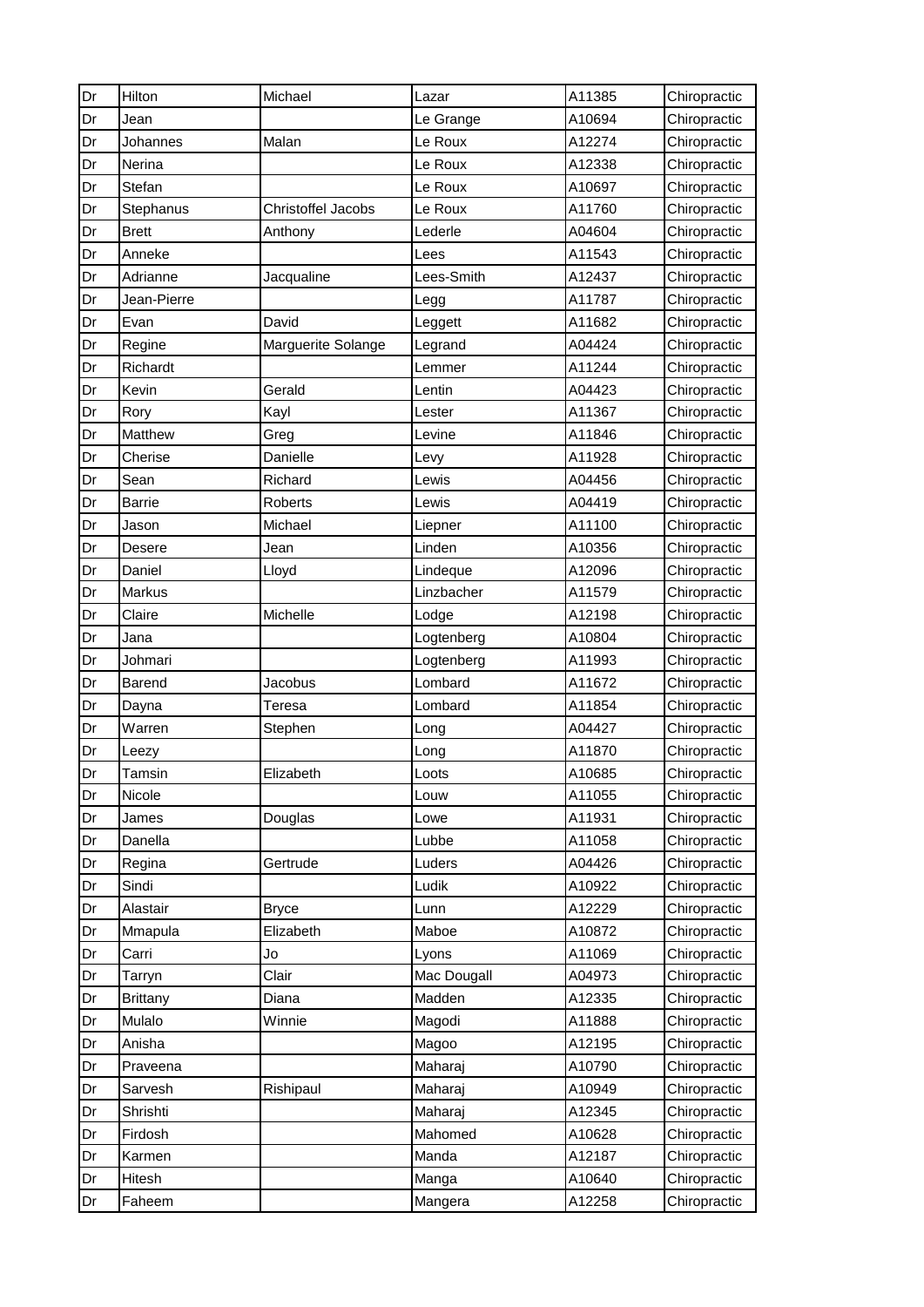| Dr | Elandri       | Thome           | Marais         | A12475 | Chiropractic |
|----|---------------|-----------------|----------------|--------|--------------|
| Dr | Jacobus       | Christiaan      | Marais         | A11804 | Chiropractic |
| Dr | <b>Bianca</b> | Tiffany         | Marais         | A12433 | Chiropractic |
| Dr | Carla         | Anne            | Marais         | A11038 | Chiropractic |
| Dr | Jacques       | Herman          | Maree          | A11734 | Chiropractic |
| Dr | Lionel        | Allan           | Marinus        | A04858 | Chiropractic |
| Dr | Michael       | Allan           | Marinus        | A06457 | Chiropractic |
| Dr | Robin         | Mark            | Maris          | A01475 | Chiropractic |
| Dr | Ricardo       | David           | Marques        | A11029 | Chiropractic |
| Dr | Rebecca       | Sarah           | Marsden        | A12239 | Chiropractic |
| Dr | Caryn         | Natalie         | Marshall       | A10786 | Chiropractic |
| Dr | Lauren        | Dominique       | Marshall       | A11249 | Chiropractic |
| Dr | Norman        | Maciej          | Marszalek      | A09616 | Chiropractic |
| Dr | Gabriela      |                 | Martinho       | A12455 | Chiropractic |
| Dr | Marco         |                 | Maruggi        | A11321 | Chiropractic |
| Dr | Talitha       | Mercia          | Marx           | A12315 | Chiropractic |
| Dr | Veronica      |                 | Mason          | A11211 | Chiropractic |
| Dr | Bongani       |                 | Masumpa        | A11877 | Chiropractic |
| Dr | Ishmael       |                 | Maswanganyi    | A10699 | Chiropractic |
| Dr | Isabel        | Sita Maharaj    | Mateus         | A11765 | Chiropractic |
| Dr | Grant         | David           | Matkovich      | A06437 | Chiropractic |
| Dr | Mologadi      | Maowang         | Matlala        | A11778 | Chiropractic |
| Dr | Lindiwe       | Nomsa           | Matsebula      | A11823 | Chiropractic |
| Dr | Jaidan        | Leigh           | Mays           | A11330 | Chiropractic |
| Dr | Roy           | James           | Mc Callum      | A04823 | Chiropractic |
| Dr | Susan         | Dorothy         | Mc Callum      | A04862 | Chiropractic |
| Dr | Katrin        |                 | Mc Coy         | A10170 | Chiropractic |
| Dr | Nicole        | Ashley          | McKenzie       | A12295 | Chiropractic |
| Dr | Jacqueline    | Iona            | Mc Keown       | A04551 | Chiropractic |
| Dr | Nicola        | Suzanne         | Mc Lean        | A04965 | Chiropractic |
| Dr | Aimee         | Paige           | <b>McNally</b> | A12251 | Chiropractic |
| Dr | Sarah         | Louise          | Mc Phail       | A11089 | Chiropractic |
| Dr | Chase         | Ross            | Mc William     | A11339 | Chiropractic |
| Dr | Murray        | Luke            | McDonald       | A11229 | Chiropractic |
| Dr | Kelly         |                 | McDonnell      | A11705 | Chiropractic |
| Dr | Thobile       | <b>Britness</b> | Mchunu         | A12083 | Chiropractic |
| Dr | Murray        | James           | McLaren        | A12147 | Chiropractic |
| Dr | Zandile       | Noluthando      | Mdakane        | A11840 | Chiropractic |
| Dr | Clifford      | Jon             | Mead           | A01476 | Chiropractic |
| Dr | Claire        | Lauren          | Meekel         | A10850 | Chiropractic |
| Dr | Janet         | Patricia        | Meier          | A10887 | Chiropractic |
| Dr | Celia         |                 | Meldrum        | A11134 | Chiropractic |
| Dr | Jenny         | Dos Santos      | Mendes         | A11807 | Chiropractic |
| Dr | Galia         |                 | Mensky         | A11882 | Chiropractic |
| Dr | Catherine     | Anne            | Mercer         | A04958 | Chiropractic |
| Dr | Tarryn        | Ruby            | Mey            | A11281 | Chiropractic |
| Dr | Elsje         | Maria           | Meyer          | A11269 | Chiropractic |
| Dr | Julia         |                 | Meyer          | A10749 | Chiropractic |
| Dr | Mark          | Hugo            | Meyer          | A11185 | Chiropractic |
| Dr | Nelitha       |                 | Mienie         | A12164 | Chiropractic |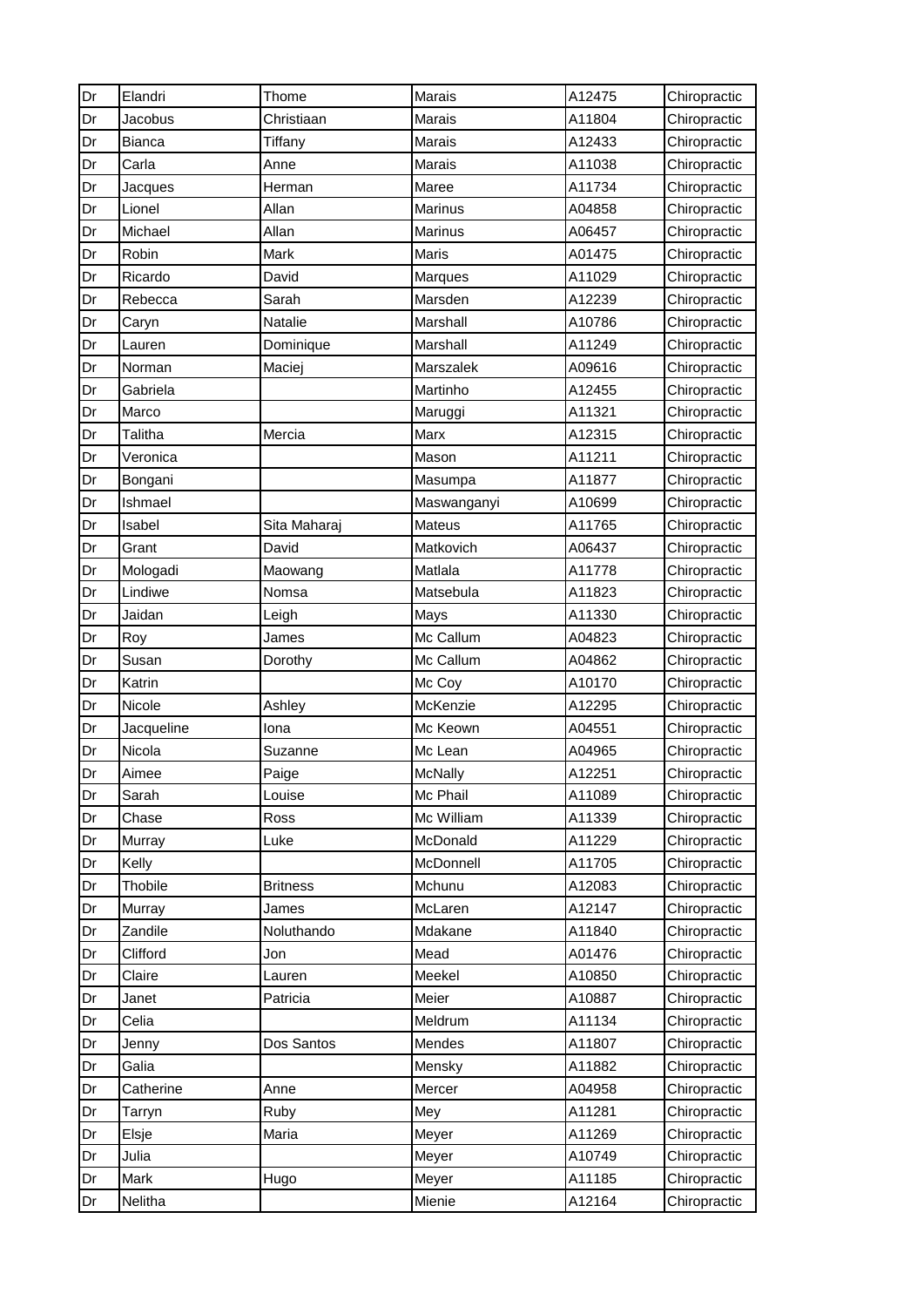| Dr | Maxine-Lee    |                     | Millar     | A12072 | Chiropractic |
|----|---------------|---------------------|------------|--------|--------------|
| Dr | Karen         | Jeanette            | Miller     | A04980 | Chiropractic |
| Dr | Heidi         | Lucy                | Miller     | A06450 | Chiropractic |
| Dr | Robyn         | Melissa             | Miller     | A12245 | Chiropractic |
| Dr | Barry-John    |                     | Mills      | A10165 | Chiropractic |
| Dr | Christelle    |                     | Minnaar    | A08123 | Chiropractic |
| Dr | <b>Travis</b> | Dylan               | Mitchell   | A06448 | Chiropractic |
| Dr | Rebecca       | <b>Clare Frazer</b> | Martorelli | A12116 | Chiropractic |
| Dr | Aasiah        |                     | Mohamed    | A12405 | Chiropractic |
| Dr | Ross          | Craig               | Montgomery | A11985 | Chiropractic |
| Dr | Kyle          |                     | Mos        | A12191 | Chiropractic |
| Dr | Lineshnee     |                     | Moodley    | A09611 | Chiropractic |
| Dr | Kubashnie     |                     | Moodley    | A11031 | Chiropractic |
| Dr | Malany        |                     | Moodley    | A04955 | Chiropractic |
| Dr | Pauline       | Gray                | Moolman    | A04866 | Chiropractic |
| Dr | Willem        | Mare                | Moolman    | A04867 | Chiropractic |
| Dr | Vanessa       |                     | Moorcroft  | A11243 | Chiropractic |
| Dr | Yasser        |                     | Motala     | A05003 | Chiropractic |
| Dr | Farzana       |                     | Motala     | A10869 | Chiropractic |
| Dr | Mamotale      | Nada Lillian        | Mothibi    | A11153 | Chiropractic |
| Dr | Harsha        |                     | Moti       | A11828 | Chiropractic |
| Dr | Miriam        | Mampato             | Motloung   | A11171 | Chiropractic |
| Dr | Nicole        | Jeanine             | Moulder    | A01461 | Chiropractic |
| Dr | Johannes      | Nicolaas Jacobus    | Mouton     | A11784 | Chiropractic |
| Dr | Zhakir-Ali    |                     | Mowzer     | A06447 | Chiropractic |
| Dr | Nosipho       | Pearl               | Mthabela   | A11638 | Chiropractic |
| Dr | Julie         | Miroslava           | Muchna     | A11014 | Chiropractic |
| Dr | Alexander     |                     | Mudge      | A12355 | Chiropractic |
| Dr | Arline        |                     | Muller     | A12422 | Chiropractic |
| Dr | <b>Barry</b>  | Phillip             | Muller     | A04963 | Chiropractic |
| Dr | Chris         |                     | Muller     | A10208 | Chiropractic |
| Dr | Deveraux      | <b>Bernard</b>      | Müller     | A12498 | Chiropractic |
| Dr | Rory          |                     | Munton     | A04976 | Chiropractic |
| Dr | Kerry         | Lynn                | Murtagh    | A12221 | Chiropractic |
| Dr | Francois      | David               | Mutombo    | A12216 | Chiropractic |
| Dr | Hendrik       | Johannes            | Myburgh    | A11697 | Chiropractic |
| Dr | Bernhard      | Phillipp            | Nagel      | A05201 | Chiropractic |
| Dr | Seelan        | Sadasivan Kisten    | Naidoo     | A05318 | Chiropractic |
| Dr | Melanee       |                     | Naidoo     | A10644 | Chiropractic |
| Dr | Magashri      |                     | Naidoo     | A10743 | Chiropractic |
| Dr | Jasantha      |                     | Naidoo     | A11562 | Chiropractic |
| Dr | Kerisha       |                     | Naidoo     | A11527 | Chiropractic |
| Dr | Divashni      |                     | Naidoo     | A11935 | Chiropractic |
| Dr | Kimone        |                     | Naidoo     | A12377 | Chiropractic |
| Dr | Caleb         |                     | Nair       | A12454 | Chiropractic |
| Dr | Gabriella     |                     | Najjar     | A10778 | Chiropractic |
| Dr | Shailen       | Jasvant             | Nana       | A05265 | Chiropractic |
| Dr | Karishma      | Dinesh              | Nana       | A12000 | Chiropractic |
| Dr | Sadiyah       |                     | Nana       | A12482 | Chiropractic |
| Dr | Saisha        |                     | Naransammy | A12033 | Chiropractic |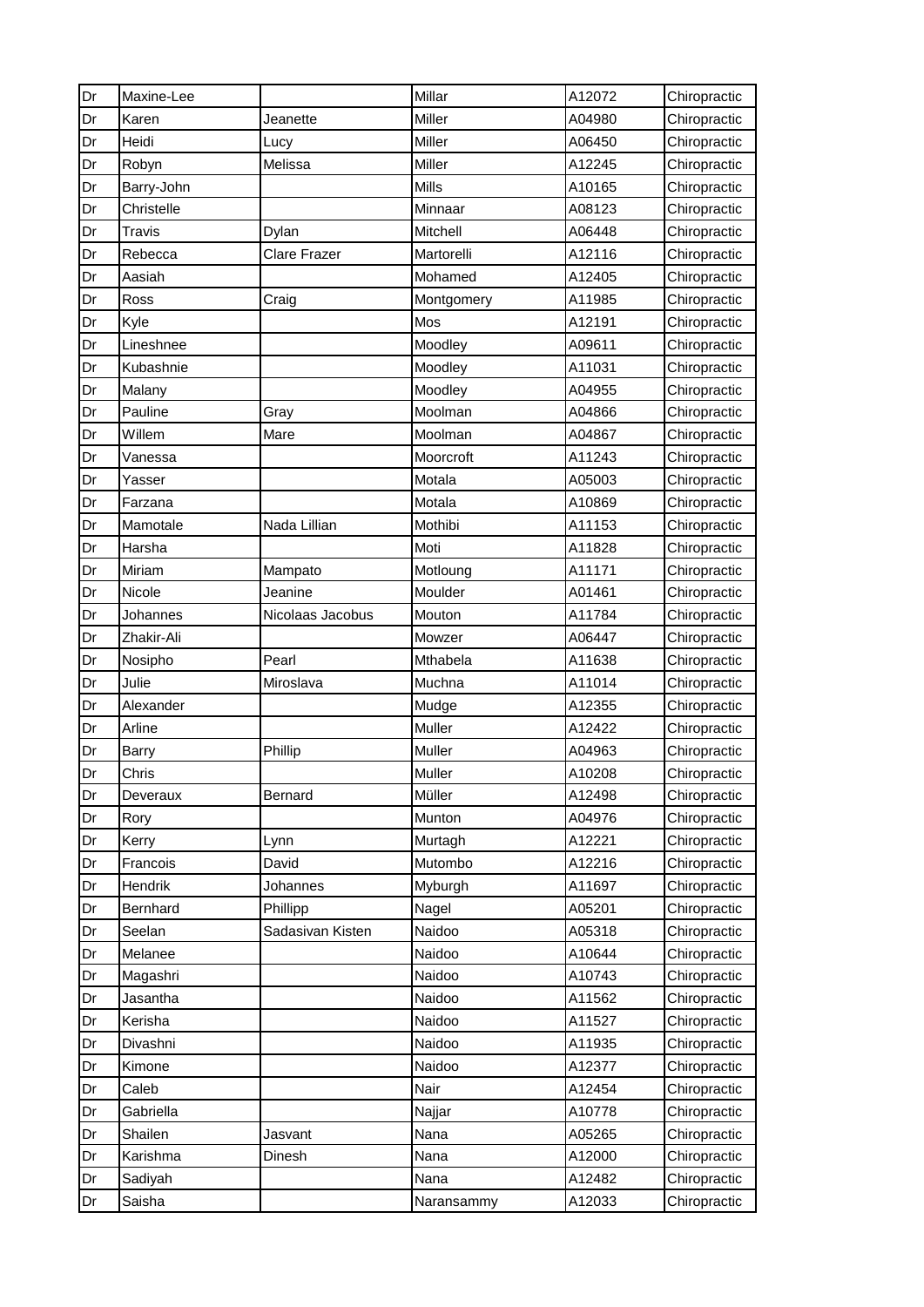| Dr | Rénette        |                       | Naudé         | A11070 | Chiropractic |
|----|----------------|-----------------------|---------------|--------|--------------|
| Dr | Clarissa       |                       | Naude         | A11635 | Chiropractic |
| Dr | Kim            | Jane                  | Needham       | A05319 | Chiropractic |
| Dr | Christiaan     | Otto                  | Neethling     | A05210 | Chiropractic |
| Dr | Jacob          | Khidir Benjamin       | Nell          | A05317 | Chiropractic |
| Dr | Melissa        | Ann                   | Nelson        | A05262 | Chiropractic |
| Dr | Dani           | Keren                 | Nelson        | A11111 | Chiropractic |
| Dr | Patrick        |                       | Newman        | A11669 | Chiropractic |
| Dr | Phetheke       | Ina                   | Ngobeni       | A11790 | Chiropractic |
| Dr | Khabonina      | Immaculate Lungile    | Nkwelo        | A11953 | Chiropractic |
| Dr | Justin         | Henry                 | Nolan         | A10826 | Chiropractic |
| Dr | Zaakir         |                       | Noor          | A12201 | Chiropractic |
| Dr | Nazmeera       |                       | Noor Mahomed  | A11921 | Chiropractic |
| Dr | Jenny-Lee      |                       | Nortje        | A02628 | Chiropractic |
| Dr | lan            | Christiaan            | Nothling      | A05261 | Chiropractic |
| Dr | Thomas         | Henryk                | Nowak         | A11284 | Chiropractic |
| Dr | Laura          | Maie                  | O'Connor      | A08974 | Chiropractic |
| Dr | <b>Brendan</b> | John                  | O'Connor      | A05646 | Chiropractic |
| Dr | Daryl          | <b>Bruce Somerset</b> | Oehley        | A04769 | Chiropractic |
| Dr | Elize          |                       | Olivier       | A10524 | Chiropractic |
| Dr | Sarah          |                       | Omar          | A12125 | Chiropractic |
| Dr | Nicole         |                       | Oosthuizen    | A11772 | Chiropractic |
| Dr | Estelle        |                       | Opperman      | A05611 | Chiropractic |
| Dr | Michiel        | Chistiaan             | Opperman      | A11056 | Chiropractic |
| Dr | Susana         | Mendes                | Orfao-Fugareu | A10274 | Chiropractic |
| Dr | Craig          | Ross                  | Orr           | A12060 | Chiropractic |
| Dr | Sarah          | Nomvula               | Osler         | A11801 | Chiropractic |
| Dr | <b>Brent</b>   | Nicholas              | Packett       | A11222 | Chiropractic |
| Dr | Keseri         |                       | Padayachy     | A10141 | Chiropractic |
| Dr | Todd           | Howard                | Page          | A12026 | Chiropractic |
| Dr | David          |                       | Palmer        | A10538 | Chiropractic |
| Dr | Paul           | Anthony               | Palmer        | A10975 | Chiropractic |
| Dr | Hemant         |                       | Parbhoo       | A06213 | Chiropractic |
| Dr | Kamal          | Hasmukhlal Budhia     | Parbhoo       | A11138 | Chiropractic |
| Dr | Alexandra      |                       | Parker        | A10029 | Chiropractic |
| Dr | Jenna-Leigh    |                       | Parkes        | A12327 | Chiropractic |
| Dr | Angela         | Niky                  | Pastellides   | A10858 | Chiropractic |
| Dr | Saeedah        |                       | Patel         | A11914 | Chiropractic |
| Dr | Jacqueline     |                       | Paton         | A06081 | Chiropractic |
| Dr | Glen           | James                 | Paton         | A11336 | Chiropractic |
| Dr | Liza           |                       | Payne         | A10507 | Chiropractic |
| Dr | Samantha       | Candace               | Pearson       | A11927 | Chiropractic |
| Dr | Claudia        | Michelle              | Pedlar        | A10358 | Chiropractic |
| Dr | Danielle       | Simor                 | Peens         | A12268 | Chiropractic |
| Dr | Luke           | Fitzroy               | Pendock       | A12010 | Chiropractic |
| Dr | Matthew        | Douglas Arthur        | Penney        | A12165 | Chiropractic |
| Dr | Jana           |                       | Perdijk       | A12009 | Chiropractic |
| Dr | Nicole         |                       | Pereira       | A10762 | Chiropractic |
| Dr | Jonathan       | Charles               | Perkin        | A06066 | Chiropractic |
| Dr | Steven         | Jonathan              | Peter         | A12226 | Chiropractic |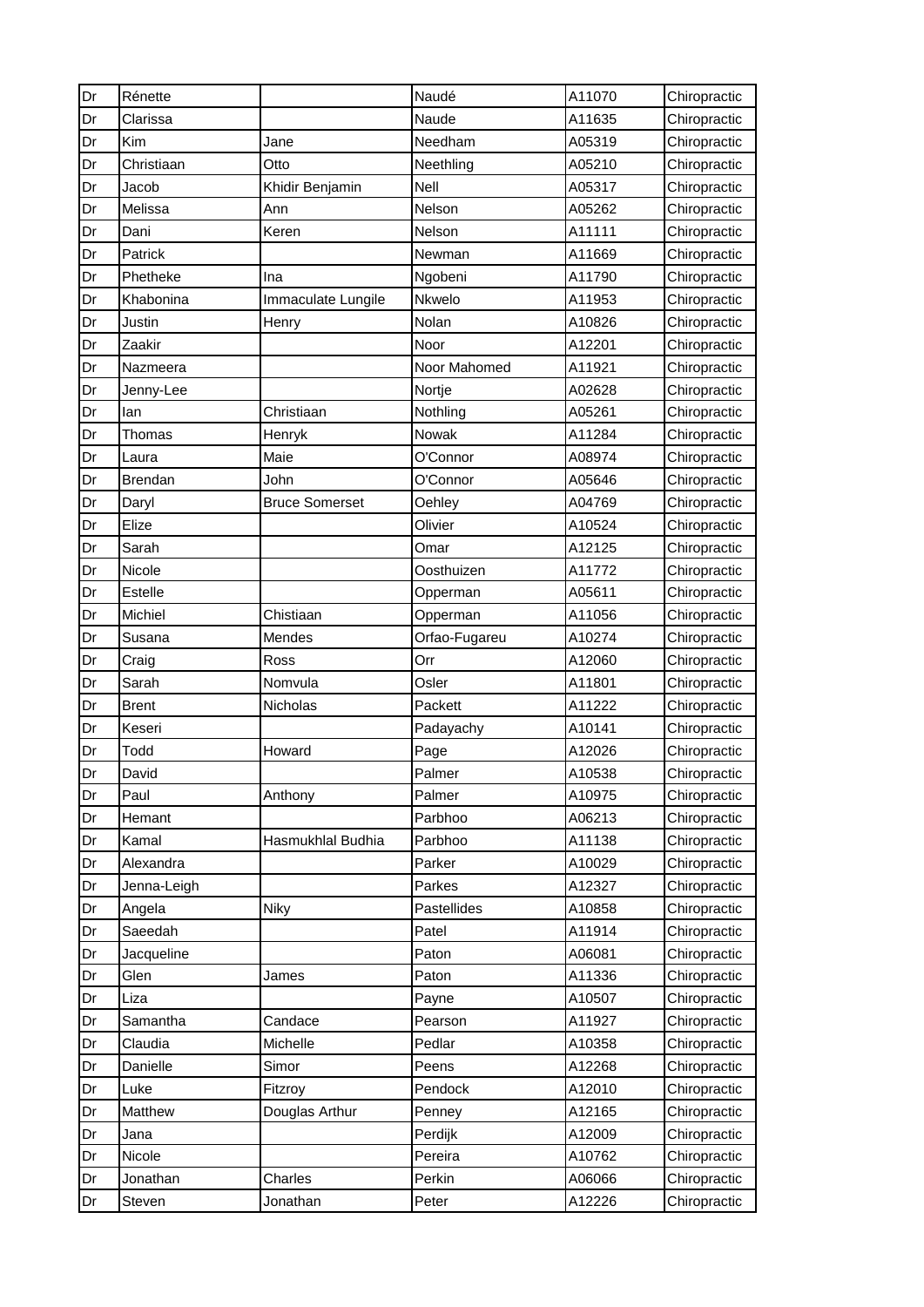| Dr | Gabriela      | Elisa Da Silva | Petersen     | A11911 | Chiropractic |
|----|---------------|----------------|--------------|--------|--------------|
| Dr | Kirsten       | Elizabeth      | Petrie       | A12235 | Chiropractic |
| Dr | Justin        | Leigh          | Petzer       | A11596 | Chiropractic |
| Dr | David         |                | Peyton       | A11078 | Chiropractic |
| Dr | Kate          |                | Phillips     | A11150 | Chiropractic |
| Dr | Francis-Marié |                | Pienaar      | A11106 | Chiropractic |
| Dr | Kirsten       | Dana           | Pieterse     | A12510 | Chiropractic |
| Dr | Riaan         |                | Pieterse     | A10776 | Chiropractic |
| Dr | Simone        | <b>Tamsin</b>  | Pieterse     | A11676 | Chiropractic |
| Dr | Magendran     | Ganas          | Pillay       | A06259 | Chiropractic |
| Dr | Keshnee       |                | Pillay       | A10127 | Chiropractic |
| Dr | Kumaran       | Devindran      | Pillay       | A10177 | Chiropractic |
| Dr | Amashnee      |                | Pillay       | A10450 | Chiropractic |
| Dr | Janice        |                | Pillay       | A12174 | Chiropractic |
| Dr | Vanessa       | Kogilam        | Pillay       | A06186 | Chiropractic |
| Dr | Sharné        |                | Pillay       | A12146 | Chiropractic |
| Dr | Athena        |                | Plakotaris   | A11653 | Chiropractic |
| Dr | Elizabeth     |                | Poacher      | A11095 | Chiropractic |
| Dr | Sven          | Oliver         | Pockrandt    | A10661 | Chiropractic |
| Dr | Kirsten       |                | Pool         | A10128 | Chiropractic |
| Dr | Kayleigh      | Elan           | Posthumus    | A12189 | Chiropractic |
| Dr | Rossel        |                | Potgieter    | A06157 | Chiropractic |
| Dr | Roger         | Vail           | Powell       | A06021 | Chiropractic |
| Dr | Johan         |                | Prangley     | A10945 | Chiropractic |
| Dr | Michael       | Eloff          | Pretorius    | A12342 | Chiropractic |
| Dr | Mark          | de Wet         | Preyser      | A06030 | Chiropractic |
| Dr | Cleo          | Kirsty         | Prince       | A11619 | Chiropractic |
| Dr | Luchelle      |                | Prinsloo     | A11783 | Chiropractic |
| Dr | Michael       | Cecil          | Pritchard    | A06204 | Chiropractic |
| Dr | Ashna         |                | Prithipal    | A06248 | Chiropractic |
| Dr | Matthew       | Charles        | Proctor      | A10954 | Chiropractic |
| Dr | Pedro         | Jose Nunes     | Pronto       | A06237 | Chiropractic |
| Dr | Kerry         | Jean           | Purdon       | A11557 | Chiropractic |
| Dr | David         | Joel           | Puterman     | A06034 | Chiropractic |
| Dr | Jeff          |                | Puttergill   | A11706 | Chiropractic |
| Dr | Candice       | Nicola         | Pyper        | A06274 | Chiropractic |
| Dr | <b>Tarnia</b> | Gaynor         | Raad         | A11174 | Chiropractic |
| Dr | Rolene        |                | Rademan      | A12356 | Chiropractic |
| Dr | Johannes      | Frederik       | Rademeyer    | A11373 | Chiropractic |
| Dr | Storm         |                | Radtke       | A11759 | Chiropractic |
| Dr | Keevara       |                | Raidoo       | A12464 | Chiropractic |
| Dr | Sunil         | Kantilal       | Rama         | A10973 | Chiropractic |
| Dr | Ranen         |                | Rambrij      | A11800 | Chiropractic |
| Dr | Rekha         |                | Rampersad    | A06991 | Chiropractic |
| Dr | Shekaar       | Ramesh         | Rampersad    | A10675 | Chiropractic |
| Dr | Neerasha      |                | Ramsamy      | A11779 | Chiropractic |
| Dr | Devin         | Christopher    | Ramsden      | A12084 | Chiropractic |
| Dr | Devlin        | Sean           | Randal-Smith | A11862 | Chiropractic |
| Dr | Aradhna       |                | Rattan       | A10551 | Chiropractic |
| Dr | <b>Brenda</b> | Valene         | Ratzeburg    | A10303 | Chiropractic |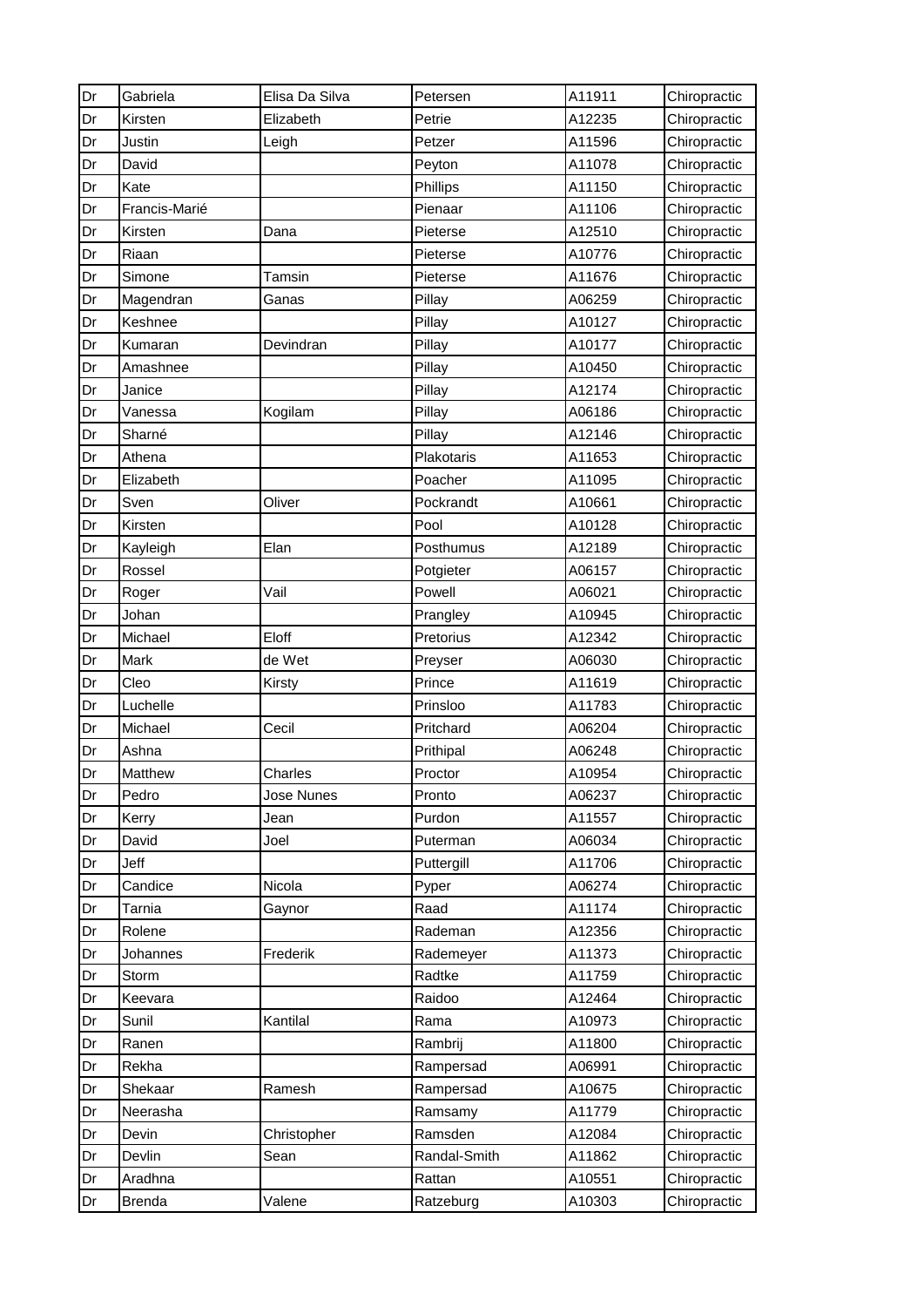| Dr | Craig           | Peter                | Raubenheimer     | A06833 | Chiropractic |
|----|-----------------|----------------------|------------------|--------|--------------|
| Dr | Andries         | Johannes             | Rautenbach       | A11570 | Chiropractic |
| Dr | Gert            | Stefanus             | Rautenbach       | A11955 | Chiropractic |
| Dr | Grant           | Thomas               | Ray              | A06820 | Chiropractic |
| Dr | Ricardo         | Jorge Silva          | Rebelo           | A10968 | Chiropractic |
| Dr | Leah            |                      | Reddy            | A10648 | Chiropractic |
| Dr | Kimera          |                      | Reddy            | A11633 | Chiropractic |
| Dr | Jade            | Lee                  | Redman           | A11683 | Chiropractic |
| Dr | Pauline         | Judith               | Reed             | A11165 | Chiropractic |
| Dr | Warren          | Raymond              | Rees             | A11675 | Chiropractic |
| Dr | Zia-UL-Mustafa  |                      | Rehman           | A11624 | Chiropractic |
| Dr | Per             | Henning              | Rehn             | A06823 | Chiropractic |
| Dr | Andrew          | Lex                  | Revell           | A12081 | Chiropractic |
| Dr | Lance           |                      | Riggien          | A06999 | Chiropractic |
| Dr | Marike          |                      | Rinke            | A11333 | Chiropractic |
| Dr | Jacques         |                      | Ritter           | A12044 | Chiropractic |
| Dr | Zaida           | Ebelia               | Rivene           | A10021 | Chiropractic |
| Dr | Jamie           | Sarah                | Robbertze        | A12020 | Chiropractic |
| Dr | Garth           | <b>Gregory Dwyer</b> | Roberts          | A06844 | Chiropractic |
| Dr | Moira           | Eleanora             | Robertson        | A07011 | Chiropractic |
| Dr | Kim             | Nicole               | Robertson        | A11850 | Chiropractic |
| Dr | Michael         |                      | Robson           | A11983 | Chiropractic |
| Dr | Phillip         | Edward               | Rodda            | A10518 | Chiropractic |
| Dr | Valeska         |                      | Roelofse         | A12248 | Chiropractic |
| Dr | Maria           | Louisa Elizabeth     | Roodt            | A10855 | Chiropractic |
| Dr | Marie           | Jane                 | Rosenberg        | A10014 | Chiropractic |
| Dr | Claire          | Ann                  | Ross             | A06961 | Chiropractic |
| Dr | <b>Stuart</b>   | Paul                 | Ross             | A10845 | Chiropractic |
| Dr | Michelle        | Lisa                 | Ross             | A11704 | Chiropractic |
| Dr | <b>Bryony</b>   | Megan                | Rous             | A12300 | Chiropractic |
| Dr | <b>Nicholas</b> |                      | Royce            | A10019 | Chiropractic |
| Dr | Alexandra       | Kristy               | Royce            | A10926 | Chiropractic |
| Dr | Sheryn          | Judy                 | Royce            | A10143 | Chiropractic |
| Dr | Mary            | Ann                  | Ruthnam          | A12408 | Chiropractic |
| Dr | James           |                      | Ruthven          | A06816 | Chiropractic |
| Dr | Madri           |                      | Saaiman          | A10664 | Chiropractic |
| Dr | Elana           | Ruth                 | Saffer           | A07550 | Chiropractic |
| Dr | Neil            | Matthew              | Salter           | A07311 | Chiropractic |
| Dr | Kelly           |                      | Samson           | A12215 | Chiropractic |
| Dr | Lara            |                      | Sanders          | A12299 | Chiropractic |
| Dr | <b>Bradley</b>  | Farrel               | Sandler          | A10186 | Chiropractic |
| Dr | Raeesa          |                      | Sarlie           | A12311 | Chiropractic |
| Dr | Adam            | Cornelius            | Sayers           | A10503 | Chiropractic |
| Dr | Tamaryn         | Giovanna             | Schäfer          | A12179 | Chiropractic |
| Dr | Hendrik         | Jacobus              | Schalekamp       | A10673 | Chiropractic |
| Dr | Johannes        | Hendrikis Lodewyk    | <b>Scheepers</b> | A10018 | Chiropractic |
| Dr | Carissa         | Anja                 | Schirmer         | A12050 | Chiropractic |
| Dr | Luke            | Eric                 | Schmidt          | A11565 | Chiropractic |
| Dr | Sarah           | Irmgard              | Schmidt          | A11827 | Chiropractic |
| Dr | Berlé           |                      | Schoeman         | A12337 | Chiropractic |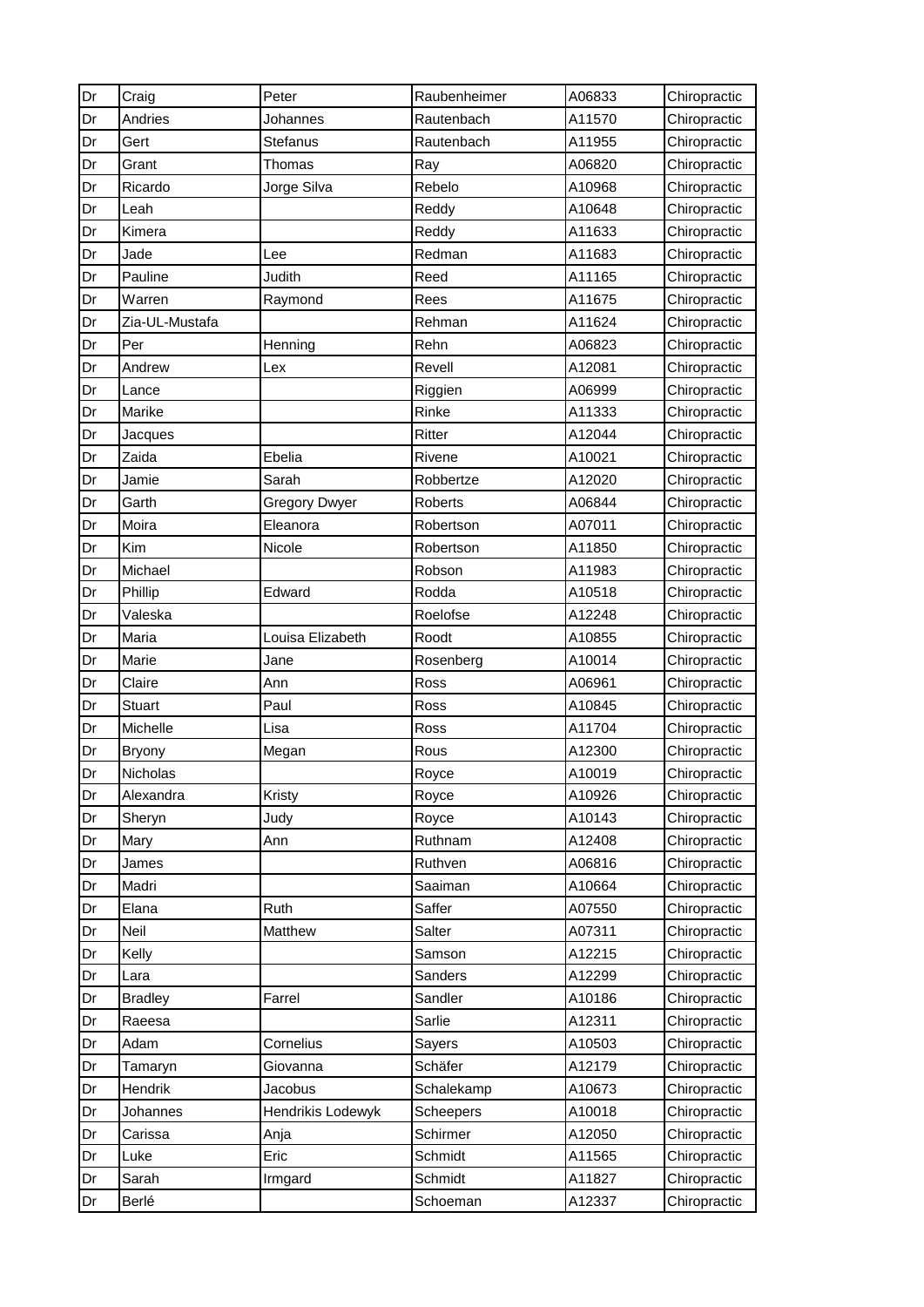| Dr | Lizandi    |                | Schoeman         | A12424 | Chiropractic |
|----|------------|----------------|------------------|--------|--------------|
| Dr | Sinead     | Marian         | Schoeman         | A01530 | Chiropractic |
| Dr | Samantha   | Kate           | <b>Scholtz</b>   | A12119 | Chiropractic |
| Dr | Renate     |                | Schubert         | A07319 | Chiropractic |
| Dr | Keagan     | Chay           | Schut            | A12321 | Chiropractic |
| Dr | Tristan    | Kodee          | Schut            | A12331 | Chiropractic |
| Dr | Kyle       | Donald         | <b>Sclanders</b> | A12430 | Chiropractic |
| Dr | Michelle   |                | Scott            | A11933 | Chiropractic |
| Dr | Justin     | James          | Scott            | A01576 | Chiropractic |
| Dr | Jason      | Owen John      | Scott            | A10875 | Chiropractic |
| Dr | Chanelle   | Raine          | Scott-Crossley   | A11673 | Chiropractic |
| Dr | Gregory    | Edwin          | Scrace           | A07316 | Chiropractic |
| Dr | Kaelin     |                | Seager           | A12153 | Chiropractic |
| Dr | Michelle   | Elizabeth      | Seagreen         | A07716 | Chiropractic |
| dr | Talia      | Cherise        | Seale            | A12504 | Chiropractic |
| Dr | Mihaad     |                | Seedat           | A01531 | Chiropractic |
| Dr | Tanita     |                | Seejarim         | A11736 | Chiropractic |
| Dr | Verusha    | Jayraj         | Seethal          | A10930 | Chiropractic |
| Dr | Moira      | Fatima         | Segeel           | A10726 | Chiropractic |
| Dr | Jennifer   | Linda          | Sell             | A10857 | Chiropractic |
| Dr | Keamogetse | Refilwe        | Sentsomedi       | A11623 | Chiropractic |
| Dr | Roy        | Aharon         | Sery             | A01567 | Chiropractic |
| Dr | Amisha     |                | Sewpersadh       | A12385 | Chiropractic |
| Dr | Richard    |                | Shacksnovis      | A10009 | Chiropractic |
| Dr | Molefe     |                | Shai             | A07293 | Chiropractic |
| Dr | Junaid     |                | Shaik            | A07321 | Chiropractic |
| Dr | Kirstin    | Anne           | Shearar          | A01523 | Chiropractic |
| Dr | Sumaya     |                | Sidat            | A01512 | Chiropractic |
| Dr | Jeanne     |                | Sigvardt         | A07251 | Chiropractic |
| Dr | Kyle       | Andrew         | Singh            | A12391 | Chiropractic |
| Dr | Natasha    |                | Singh            | A10735 | Chiropractic |
| Dr | Jessica    |                | Singh            | A11112 | Chiropractic |
| Dr | Ashmindher |                | Singh            | A12042 | Chiropractic |
| Dr | Shaista    |                | Singh            | A12394 | Chiropractic |
| Dr | Emily      | Lauren         | Skelding         | A12409 | Chiropractic |
| Dr | Warren     | Neville        | Slabbert         | A10888 | Chiropractic |
| Dr | John       | George Lochner | Slabbert         | A11273 | Chiropractic |
| Dr | Steven     | Mark           | Smilkstein       | A10995 | Chiropractic |
| Dr | Carine     | <b>Bernice</b> | Smit             | A10848 | Chiropractic |
| Dr | Shinay     | Elizabeth      | Smit             | A12439 | Chiropractic |
| Dr | Kerrie-Ann | Michelle       | Smith            | A11054 | Chiropractic |
| Dr | Anton      | Nico           | Smuts            | A10431 | Chiropractic |
| Dr | Laura      | Jessica        | Soal             | A11391 | Chiropractic |
| Dr | Peter      | John Patrick   | Solomon          | A01563 | Chiropractic |
| Dr | Sarah      | Megan          | Somerville       | A11884 | Chiropractic |
| Dr | Mohamed    | Rasaan         | Sonday           | A07583 | Chiropractic |
| Dr | Kanwal     | Deep           | Sood             | A10535 | Chiropractic |
| Dr | Keriann    | Michelle       | Stagg            | A10178 | Chiropractic |
| Dr | Neil       | Osmond         | <b>Stakes</b>    | A07318 | Chiropractic |
| Dr | Barend     | Jacobus        | Stander          | A11404 | Chiropractic |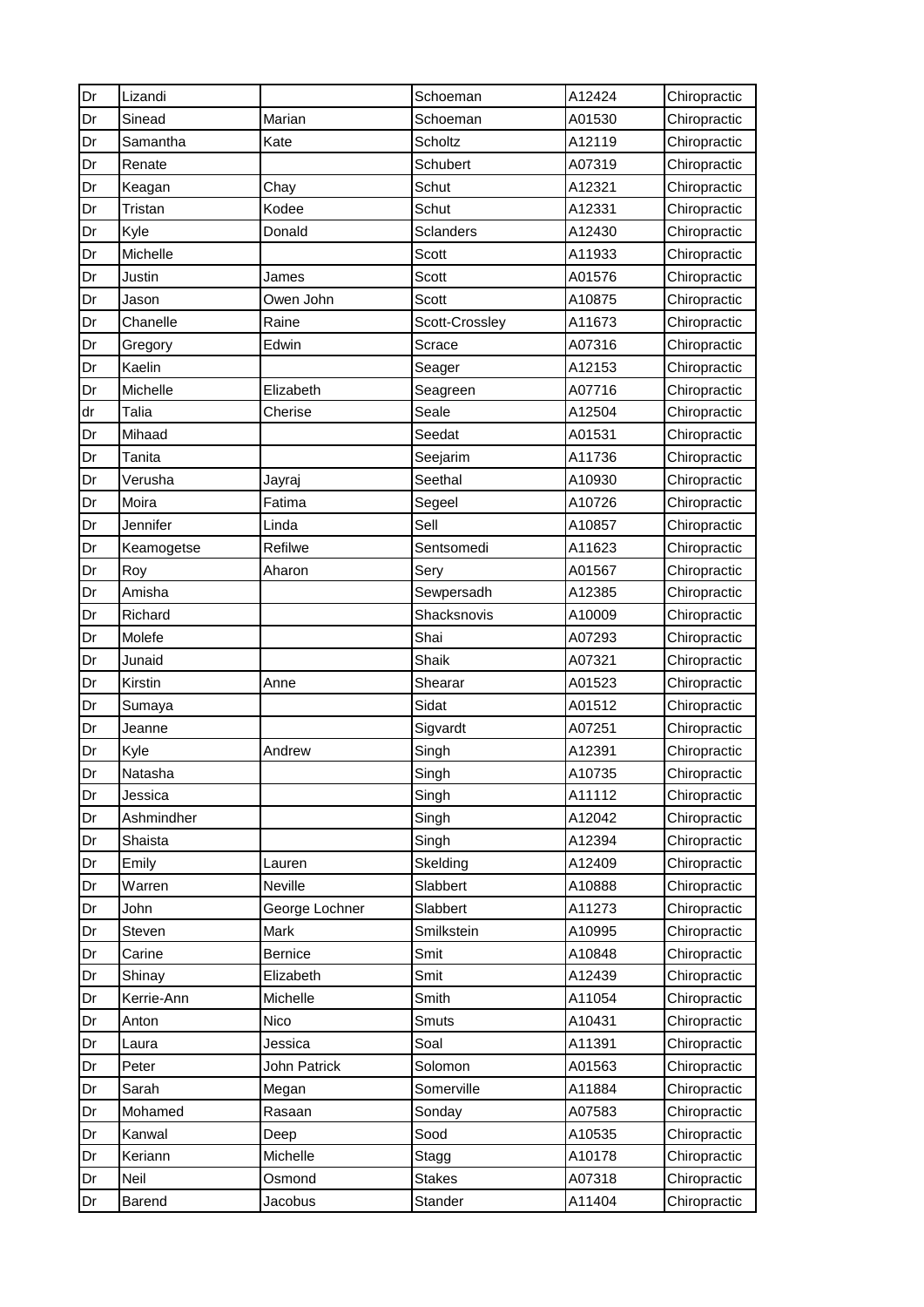| Dr | Felix          | Jonathan               | Starker         | A07250 | Chiropractic |
|----|----------------|------------------------|-----------------|--------|--------------|
| Dr | Marius         | Louis                  | Steenkamp       | A12330 | Chiropractic |
| Dr | Duane          | Edward                 | <b>Stewart</b>  | A11136 | Chiropractic |
| Dr | Jonathan       | David                  | <b>Stiles</b>   | A07314 | Chiropractic |
| Dr | Miriam         | Taryn                  | Stoltz          | A11242 | Chiropractic |
| Dr | <b>Barry</b>   | <b>Brian Frederick</b> | <b>Stranack</b> | A07252 | Chiropractic |
| Dr | Tylah          |                        | <b>Strauss</b>  | A11924 | Chiropractic |
| Dr | Darren         |                        | Subrayan        | A10687 | Chiropractic |
| Dr | Scott          | Lovell                 | Sutherland      | A01511 | Chiropractic |
| Dr | Kelly          | Michelle               | Sutherland      | A10546 | Chiropractic |
| Dr | <b>Bridget</b> | Jane                   | Sutton          | A01554 | Chiropractic |
| Dr | Charissa-Swané |                        | Swan            | A11640 | Chiropractic |
| Dr | Shaylene       | Tabitha                | Swanepoel       | A11904 | Chiropractic |
| Dr | Lean           | Hendrik                | Swanepoel       | A12058 | Chiropractic |
| Dr | Marlo          |                        | Swanepoel       | A11157 | Chiropractic |
| Dr | Owen           | Simon                  | Swart           | A11819 | Chiropractic |
| Dr | Melanie        | Jill                   | Sweidan         | A10444 | Chiropractic |
| Dr | Eugene         | Murray                 | Tait            | A07618 | Chiropractic |
| Dr | Matthew        | Sam                    | Taitz           | A11694 | Chiropractic |
| Dr | Geoffrey       | <b>Beaumont</b>        | Tasker          | A07601 | Chiropractic |
| Dr | Charles        | <b>Bryce</b>           | Taverner        | A11059 | Chiropractic |
| Dr | Edgar          | Malcolm                | Taylor          | A07605 | Chiropractic |
| Dr | Imaan          |                        | Tayob           | A11941 | Chiropractic |
| Dr | Marc           | Sean                   | Templeton       | A11691 | Chiropractic |
| Dr | Melissa        |                        | Terblanche      | A07738 | Chiropractic |
| Dr | Lynette        | Vanessa                | <b>Terry</b>    | A07724 | Chiropractic |
| Dr | Gregory        | Justin                 | Thiel           | A10783 | Chiropractic |
| Dr | John           | Edmund                 | Thompson        | A07612 | Chiropractic |
| Dr | Anthony        |                        | Tim             | A07622 | Chiropractic |
| Dr | Janine         |                        | Tooley          | A12138 | Chiropractic |
| Dr | <b>Natalie</b> |                        | Tolley          | A10368 | Chiropractic |
| Dr | Leslie         | John Watts             | Trollope        | A10983 | Chiropractic |
| Dr | Natalie        | Christina              | <b>Tsolakis</b> | A07617 | Chiropractic |
| Dr | Mark           | Lawrence               | <b>Tucker</b>   | A07683 | Chiropractic |
| Dr | <b>Bruce</b>   | Martin                 | Turner          | A07744 | Chiropractic |
| Dr | Prisca         | Zandile                | Twala           | A10335 | Chiropractic |
| Dr | Tzanos         |                        | Tyranes         | A07731 | Chiropractic |
| Dr | Craig          | Jonathon               | Uria            | A11096 | Chiropractic |
| Dr | Elda           | Kristina               | Urli            | A08002 | Chiropractic |
| Dr | Ruwaida        |                        | Vadachia        | A10260 | Chiropractic |
| Dr | Vinesh         |                        | Vaghmaria       | A10134 | Chiropractic |
| Dr | Janita         |                        | Vaghmaria       | A10171 | Chiropractic |
| Dr | Carinda        |                        | van der Merwe   | A12094 | Chiropractic |
| Dr | Shirda         |                        | Vandeyar        | A12056 | Chiropractic |
| Dr | Mark           | Alfred                 | van Dongen      | A12181 | Chiropractic |
| Dr | Ronald         | Kenneth                | van As          | A10017 | Chiropractic |
| Dr | Frank          | Dennis                 | van Aswegen     | A08565 | Chiropractic |
| Dr | Juan           | Michael                | van Breda       | A08460 | Chiropractic |
| Dr | Wendy          | Mary                   | van Breda       | A08461 | Chiropractic |
| Dr | Michael        | Jacobus                | van den Bos     | A08458 | Chiropractic |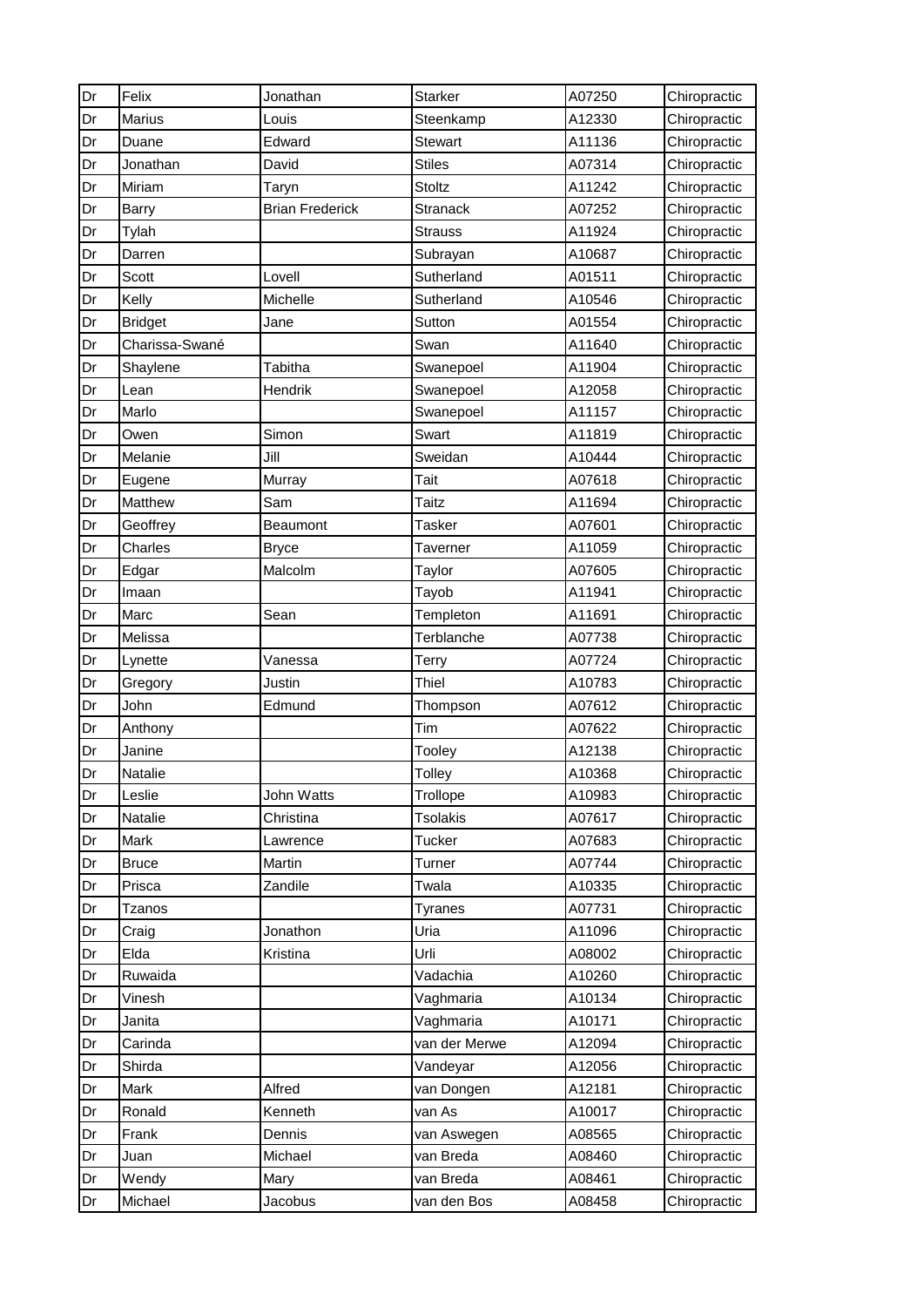| Dr | Hyla            |              | van der Colff      | A11971 | Chiropractic |
|----|-----------------|--------------|--------------------|--------|--------------|
| Dr | Nicolette       |              | van der Hulst      | A08640 | Chiropractic |
| Dr | <b>Nicolaas</b> | Tjaart       | van der Merwe      | A10704 | Chiropractic |
| Dr | Leon            |              | van der Merwe      | A11107 | Chiropractic |
| Dr | Megan           | Alida        | van der Merwe      | A11943 | Chiropractic |
| Dr | Anthony         | Grey         | van der Meulen     | A08470 | Chiropractic |
| Dr | Inge            |              | van der Vyver      | A12312 | Chiropractic |
| Dr | Jan             | Hendrik      | van der Westhuizen | A11127 | Chiropractic |
| Dr | Donne           | Claire       | van Doesburgh      | A11816 | Chiropractic |
| Dr | Dieter          | Miek Raymond | van Haute          | A10970 | Chiropractic |
| Dr | Marili          |              | van Heerden        | A11551 | Chiropractic |
| Dr | Chloe           | Mae          | van Niekerk        | A12452 | Chiropractic |
| Dr | Sheena          |              | van Niekerk        | A10976 | Chiropractic |
| Dr | Emmerentia      | Margaretha   | van Niekerk        | A11522 | Chiropractic |
| Dr | Michela         |              | van Praag          | A12055 | Chiropractic |
| Dr | Douglas         | Richard      | van Rensburg       | A08422 | Chiropractic |
| Dr | Margaretha      | Johanna      | van Rooyen         | A10339 | Chiropractic |
| Dr | Douween         |              | van Staden         | A08693 | Chiropractic |
| Dr | Jeanne          |              | Van Straaten       | A10131 | Chiropractic |
| Dr | <b>Brittany</b> |              | van Wyk            | A12095 | Chiropractic |
| Dr | Andre           |              | van Wyk            | A08428 | Chiropractic |
| Dr | Louise          |              | van Wyngaardt      | A11678 | Chiropractic |
| Dr | Frederick       | Pierre       | van Zyl            | A08431 | Chiropractic |
| Dr | Warren          | Gregan       | van Zyl            | A08462 | Chiropractic |
| Dr | Desiree         |              | Varatharajullu     | A10788 | Chiropractic |
| Dr | Yomika          |              | Venketsamy         | A10519 | Chiropractic |
| Dr | Gregory         | David        | Venning            | A10114 | Chiropractic |
| Dr | Stefanus        | Marthinus    | Venter             | A10711 | Chiropractic |
| Dr | Machere         |              | Venter             | A11382 | Chiropractic |
| Dr | Ami-Lee         |              | Verwey             | A12121 | Chiropractic |
| Dr | Ashton          | Roy          | Vice               | A08459 | Chiropractic |
| Dr | Adriaan         | Albertus     | Victor             | A11785 | Chiropractic |
| Dr | Wendy           |              | Vilaca Tomas       | A10683 | Chiropractic |
| Dr | Genevieve       |              | Viljoen            | A12468 | Chiropractic |
| Dr | Janine          |              | Visser             | A11358 | Chiropractic |
| Dr | Thornton        | Frank        | Vivier             | A11771 | Chiropractic |
| Dr | James           | D'axon       | <b>Vlok</b>        | A10125 | Chiropractic |
| Dr | Enya            | Elizabeth    | Vogl               | A12007 | Chiropractic |
| Dr | Christopher     | Noel         | Volbrecht          | A08467 | Chiropractic |
| Dr | Marlize         |              | von Hörsten        | A11075 | Chiropractic |
| Dr | Ivor            | John Hugo    | von Senger         | A08642 | Chiropractic |
| Dr | Adrian          |              | Vorster            | A12520 | Chiropractic |
| Dr | Esther          | Mada         | Vosloo             | A10924 | Chiropractic |
| Dr | Nicole          |              | Wagener            | A12061 | Chiropractic |
| Dr | Erin            |              | Wakeford           | A12145 | Chiropractic |
| Dr | Caileen         | Tarryn       | Walker             | A08958 | Chiropractic |
| Dr | Matthew         | John         | Walters            | A10712 | Chiropractic |
| Dr | Sinclair        |              | Warner             | A08822 | Chiropractic |
| Dr | <b>Bradley</b>  | James        | Waterer            | A11042 | Chiropractic |
| Dr | Tyron           | Allan        | Waters             | A11317 | Chiropractic |